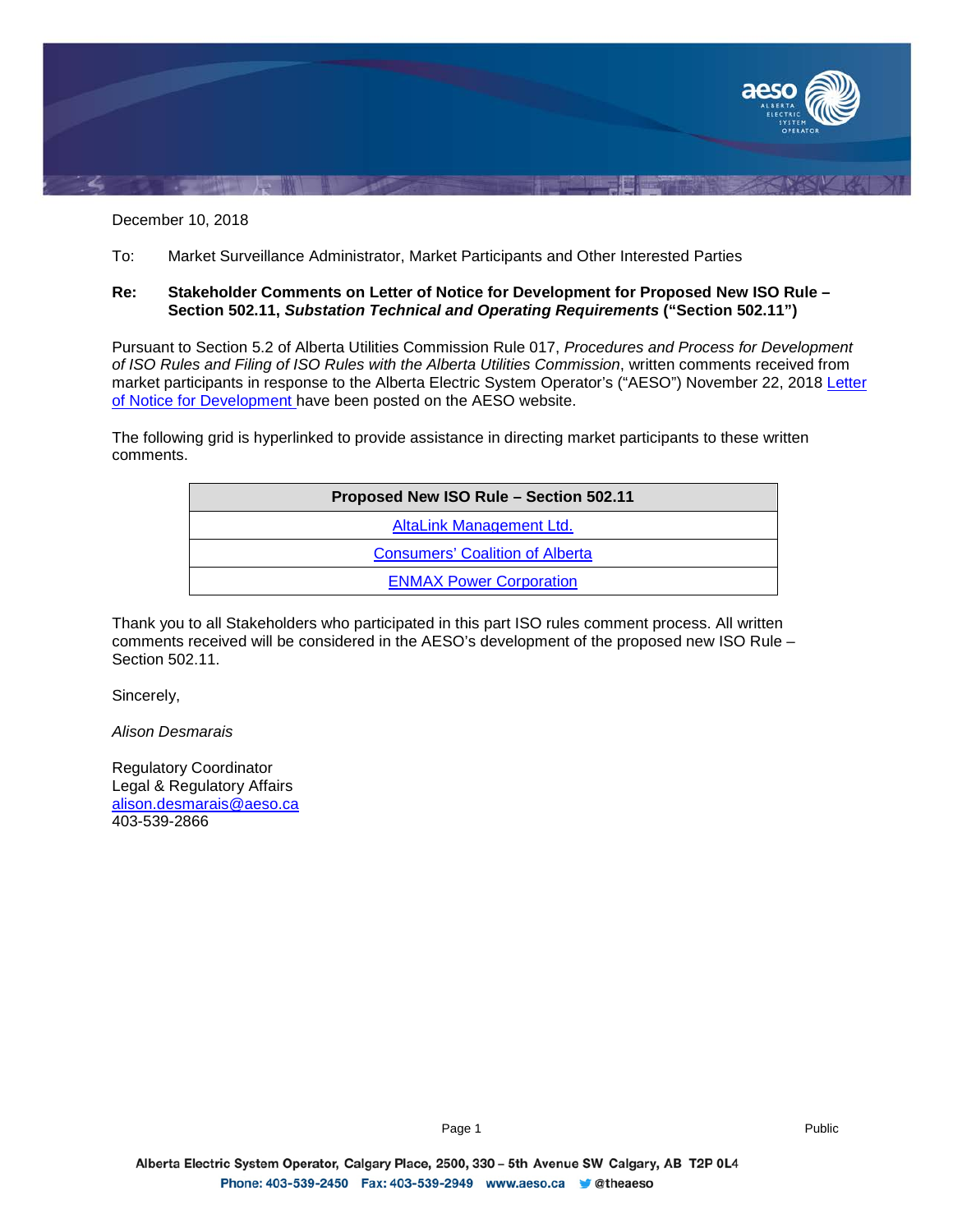

<span id="page-1-0"></span>**Development of a Proposed New ISO Rule – Section 502.11,** *Substation Technical and Operating Requirements*

| <b>Period of Comment:</b> November 22, 2018 |          | through December 7, 2018 |               | <b>Contact:</b> Jenette Yearsley |
|---------------------------------------------|----------|--------------------------|---------------|----------------------------------|
| <b>Comments From:</b>                       | AltaLink |                          | <b>Phone:</b> | 403-387-8275                     |
| Date [yyyy/mm/dd]: 2018/12/07               |          |                          | Email:        | Jenette. Yearsley@AltaLink.ca    |

#### *The AESO is seeking comments from Stakeholders on the development of proposed new ISO Rule – Section 502.11, Substation Technical and Operating Requirements with regard to the following matters:*

|                  | <b>Development of a Proposed ISO Rule</b>                                                                                                                                                        | <b>Stakeholder Comments and/or Alternate Proposal</b>                                                                                                                                                                                                                                                                                                                                                                                                                                         |
|------------------|--------------------------------------------------------------------------------------------------------------------------------------------------------------------------------------------------|-----------------------------------------------------------------------------------------------------------------------------------------------------------------------------------------------------------------------------------------------------------------------------------------------------------------------------------------------------------------------------------------------------------------------------------------------------------------------------------------------|
|                  | Do you agree or disagree that the issue identified requires<br>the development of proposed new ISO Rule - Section<br>502.11, Substation Technical and Operating Requirements?<br>Please comment. | Agree – AltaLink supports development of a Substation Technical and Operating<br>Requirements rule.                                                                                                                                                                                                                                                                                                                                                                                           |
| $\overline{2}$ . | Do you agree or disagree with the potential objective or<br>purpose of proposed new ISO Rule - Section 502.11,<br>Substation Technical and Operating Requirements? Please<br>comment.            | Agree - AltaLink believes that defining the minimum technical requirements for<br>substations will be a benefit to the Alberta Interconnected Electric System with clear<br>direction on new facilities while allowing for flexibility at legacy installations.                                                                                                                                                                                                                               |
| 3.               | Do you agree or disagree with the proposed form of<br>consultation and timelines? Please comment.                                                                                                | Disagree – Although AltaLink would likely be able to provide comments within the two<br>weeks set aside for consultation, AltaLink is concerned that this timeline may<br>potentially restrict valuable input into the process from other stakeholders which we<br>believe is vital for important rules such as this one. AltaLink respectfully requests that<br>the consultation timeline be extended by at least 2 weeks for a total of at least 4 weeks<br>to prepare and submit comments. |
| 4.               | Do you intend to participate in any related consultation? OR<br>Do you agree that no consultation group is required for this<br>rule development? Please comment.                                | AltaLink intends to participate.                                                                                                                                                                                                                                                                                                                                                                                                                                                              |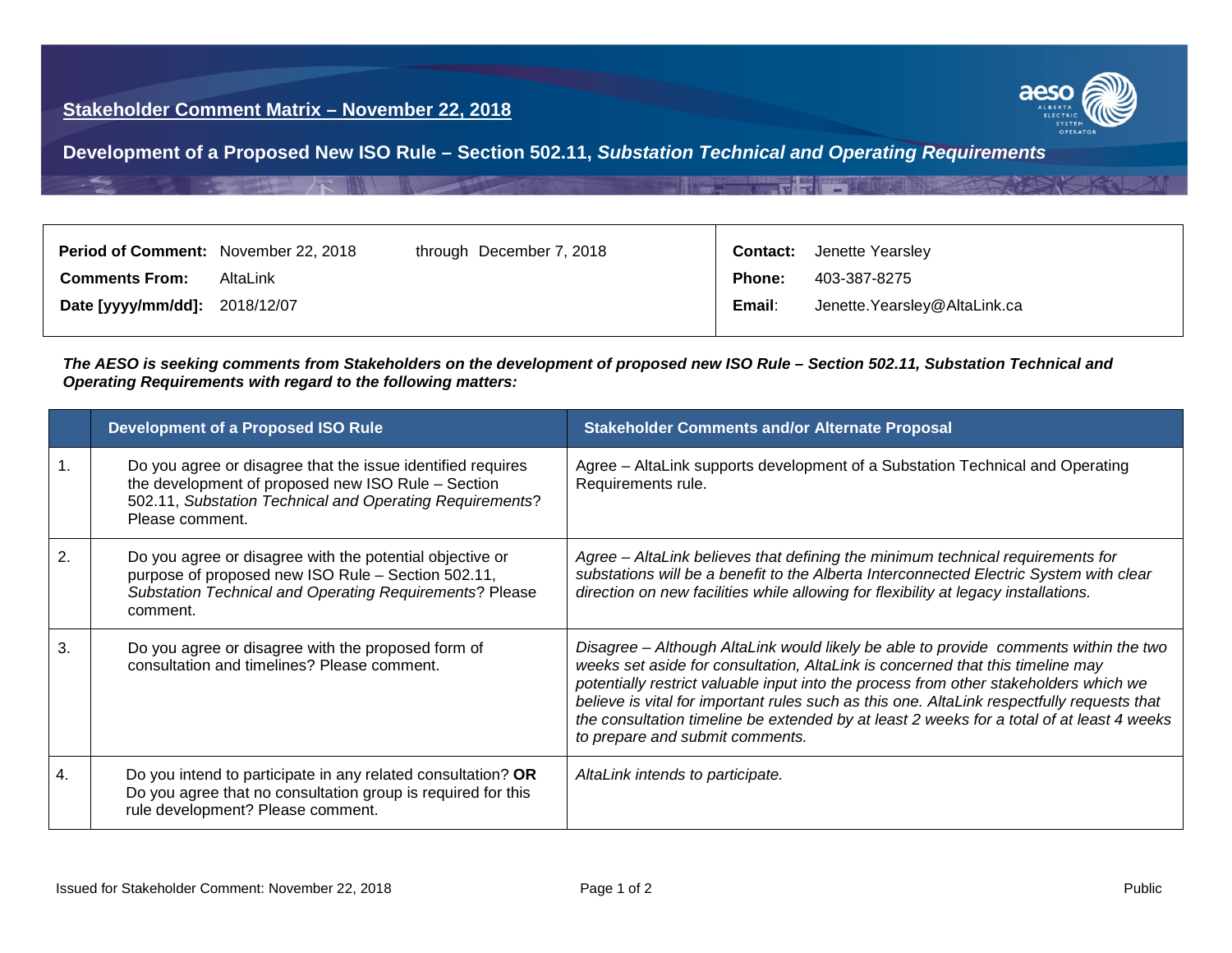aeso

| Do you have any additional comments? | AltaLink looks forward to supporting the AESO in the finalization of a Substation rule<br>for Alberta. |
|--------------------------------------|--------------------------------------------------------------------------------------------------------|
|                                      |                                                                                                        |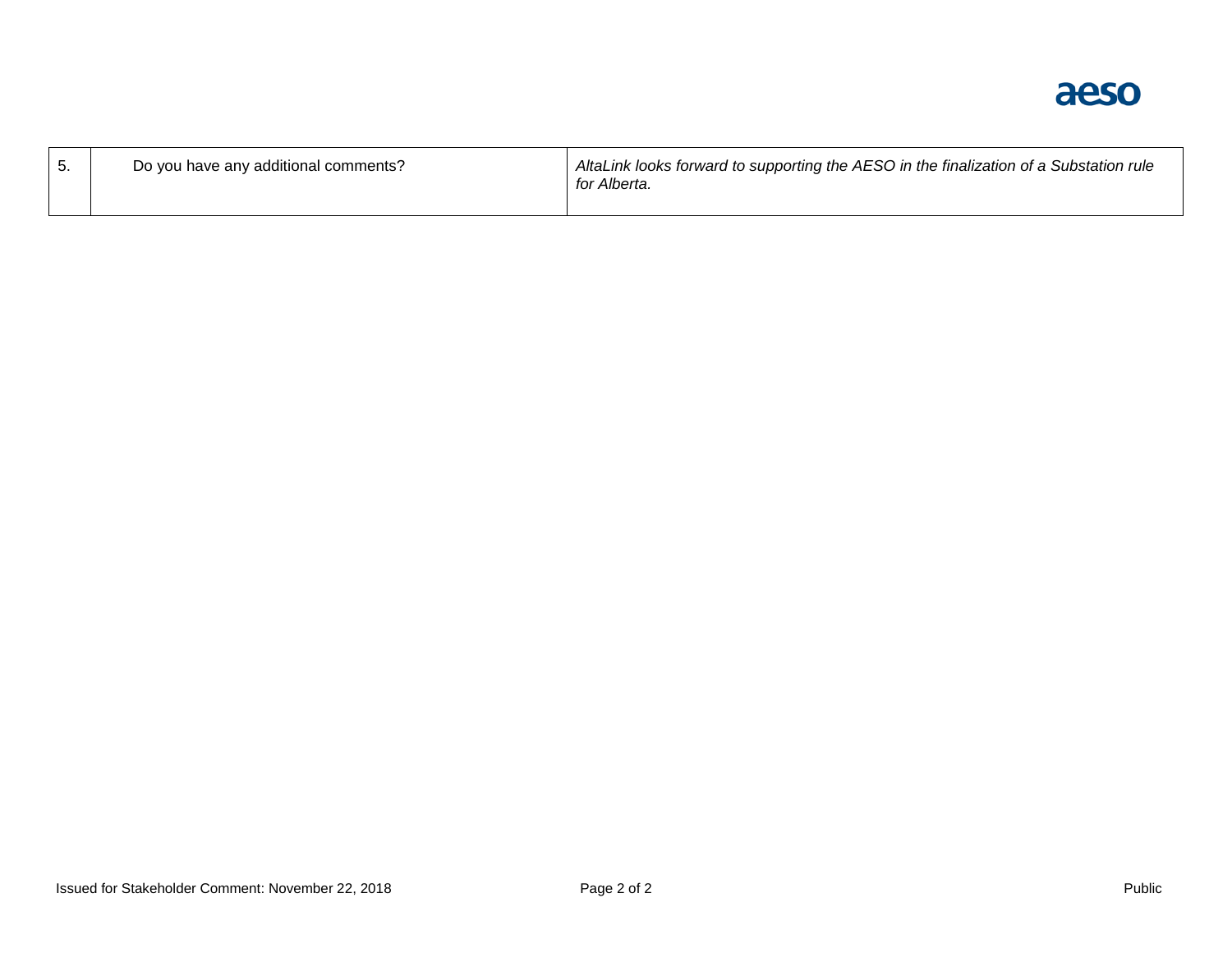

<span id="page-3-0"></span>**Development of a Proposed New ISO Rule – Section 502.11,** *Substation Technical and Operating Requirements*

| <b>Period of Comment:</b> November 22, 2018 |                                 | through December 7, 2018 | Contact:      | Jim Wachowich, Dan Levson                       |
|---------------------------------------------|---------------------------------|--------------------------|---------------|-------------------------------------------------|
| <b>Comments From:</b>                       | Consumers' Coalition of Alberta |                          | <b>Phone:</b> | Jim (780) 429-0555 ext #223, Dan (403) 615-8886 |
| Date [yyyy/mm/dd]: December 7, 2018         |                                 |                          | Email:        | jim@wachowich.com, dan@bema.ltd                 |

*The AESO is seeking comments from Stakeholders on the development of proposed new ISO Rule – Section 502.11, Substation Technical and Operating Requirements with regard to the following matters:*

|    | <b>Development of a Proposed ISO Rule</b>                                                                                                                                                        | <b>Stakeholder Comments and/or Alternate Proposal</b>                                                                                                                                                                                                                                                                                                                                                                                                                            |
|----|--------------------------------------------------------------------------------------------------------------------------------------------------------------------------------------------------|----------------------------------------------------------------------------------------------------------------------------------------------------------------------------------------------------------------------------------------------------------------------------------------------------------------------------------------------------------------------------------------------------------------------------------------------------------------------------------|
|    | Do you agree or disagree that the issue identified requires<br>the development of proposed new ISO Rule - Section<br>502.11, Substation Technical and Operating Requirements?<br>Please comment. | Disagree.<br>There are similarities between the content of the proposed Section 502.11 and the<br>existing Section 502.2. For example, the AESO is proposing 50-year and 100-year<br>return period weather-related loads for equipment design at normal and major<br>substations, respectively. This was recognized as one contribution (among many) to a<br>substantial increase in transmission line costs in Section 502.2, and the AESO<br>committed to reviewing that rule. |
|    |                                                                                                                                                                                                  | Further detail is needed to understand how this rule would apply to brownfield<br>substation modifications and greenfield projects.                                                                                                                                                                                                                                                                                                                                              |
|    |                                                                                                                                                                                                  | It is premature to approve the proposed Section 502.11 for a number of reasons that<br>are set out in the CCA Supplemental submission to this Stakeholder Comment Matrix.<br>Without addressing a number of issues, including whether a cost-benefit test has been<br>applied to various provisions in the rule, it is unclear whether the proposed<br>requirements are in the public interest or provide value to ratepayers.                                                   |
| 2. | Do you agree or disagree with the potential objective or<br>purpose of proposed new ISO Rule - Section 502.11,<br>Substation Technical and Operating Requirements? Please<br>comment.            | The potential objective or purpose of the proposed Section 502.11 to standardize<br>requirements should be limited to those that pass a cost-benefit analysis or relate to<br>environmental or safety requirements in legislation or standards.<br>Elements that are primarily economic or reliability driven need to be assessed on a<br>cost-benefit basis and should consider the objective of providing value to ratepayers.                                                 |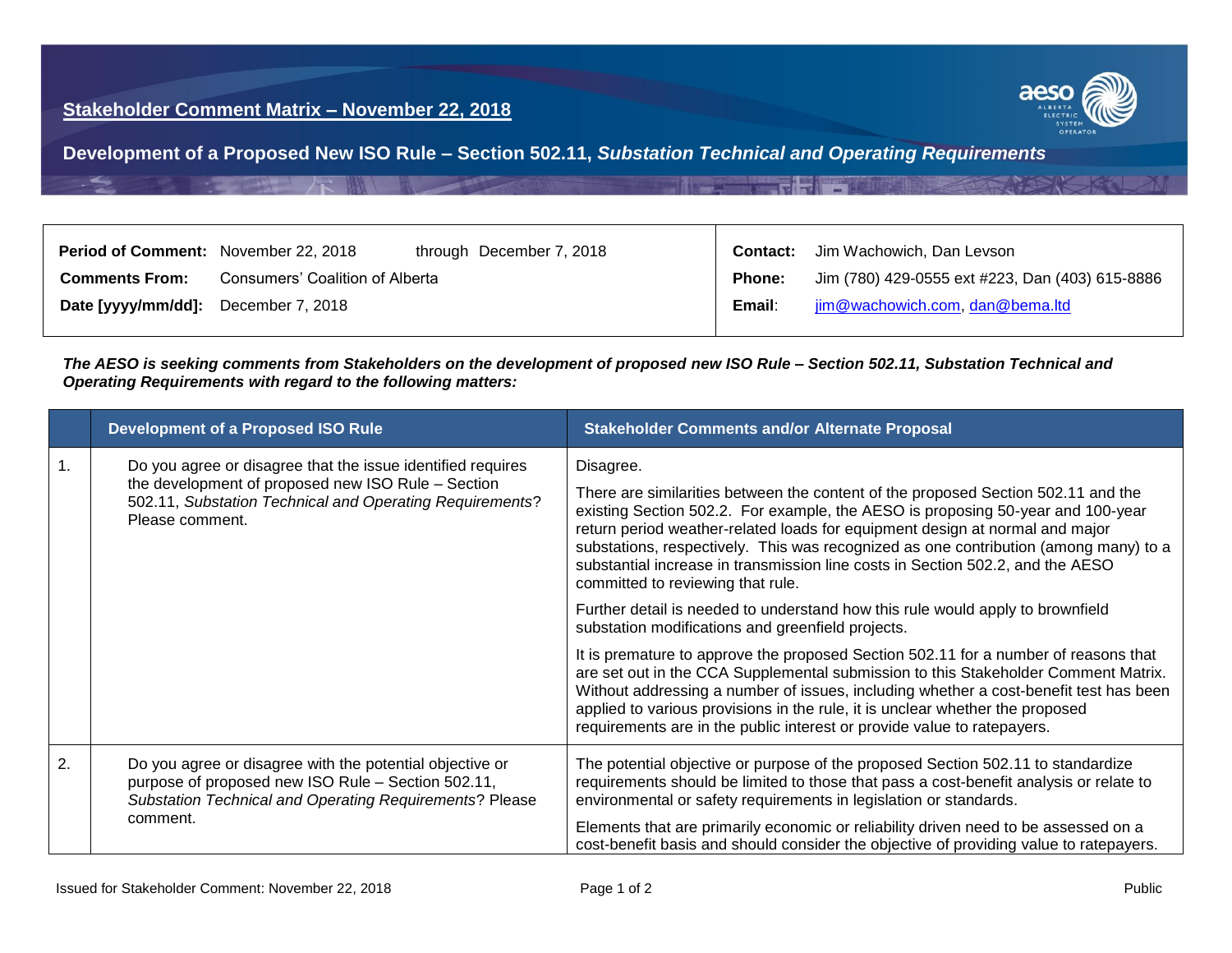|    |                                                                                                                                                                   | Some elements, such as standard transformer sizes, may pass cost-benefit analysis<br>but this should still be analyzed. Other requirements appear less likely to pass a cost-<br>benefit analysis, such as the 50-year and 100-year return period. |
|----|-------------------------------------------------------------------------------------------------------------------------------------------------------------------|----------------------------------------------------------------------------------------------------------------------------------------------------------------------------------------------------------------------------------------------------|
| 3. | Do you agree or disagree with the proposed form of<br>consultation and timelines? Please comment.                                                                 | Consultation timelines should be adjusted to address the concerns raised in the<br>Supplemental submission attached to this Stakeholder Comment Matrix.                                                                                            |
|    | Do you intend to participate in any related consultation? OR<br>Do you agree that no consultation group is required for this<br>rule development? Please comment. | Consultation is needed but it must be informed by the review of Section 502.2, a cost-<br>benefit analysis of the requirements, a review of practices in other jurisdictions and the<br>other issues raised in the CCA's Supplemental submission.  |
| h. | Do you have any additional comments?                                                                                                                              | Please refer to the CCA Supplemental Submission included with this Stakeholder<br><b>Comment Matrix.</b>                                                                                                                                           |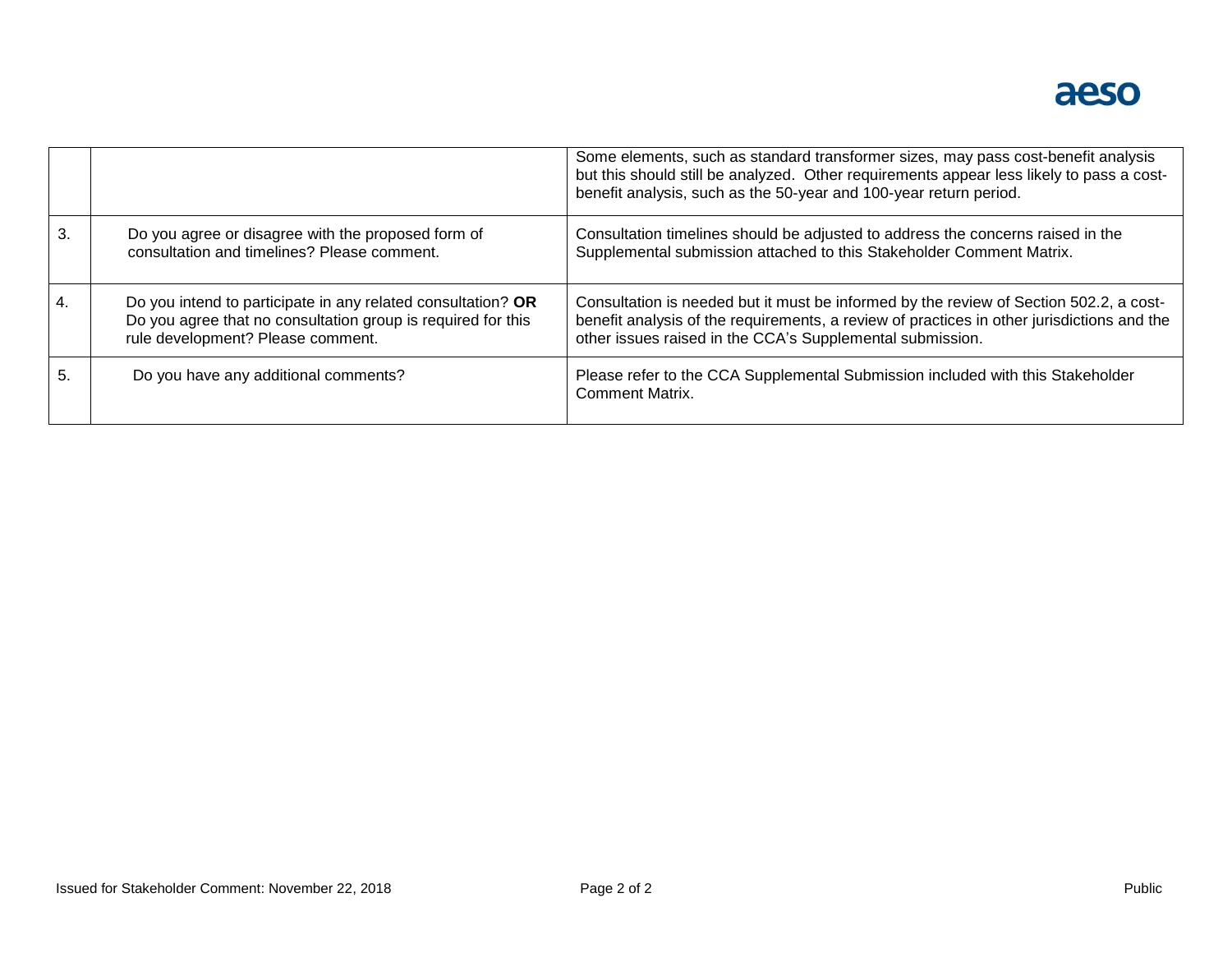# **Supplemental Comments to ISO Rule – Section 502.11, Substation Technical and Operating Requirements**

**(prepared in response to question 6, "Do you have any additional comments".**

## **Prepared by the CCA, December 10, 2018**

# **Introduction and Context:**

- 1. The CCA is responding to the AESO's November 22, 2018 Letter of Notice for Development of a Proposed New ISO Rule, Section 502.11. This submission is a supplemental response to the Stakeholder Comment Matrix provided separately.
- 2. The CCA is comprised of the Consumers' Association of Canada (Alberta Division) and the Alberta Council on Aging. The CCA is a coalition of two public interest groups and, as a collective, is concerned with the tariffs, rates and charges of the various public utilities operating in Alberta and regulated by the Commission.
- 3. Those at the AESO and on the Working Group familiar with the CCA's participation in the Alberta utility industry will be aware of the CCA's concerns about the high level of transmission costs. The CCA's consistent engagement in General Tariff Applications, Transmission Deferral Account Applications, Need Identification Applications and Facility Applications has been pursuing the need to find the optimal balance between cost and reliability, while meeting other legislated requirements related to safety, the environment and market structure.
- 4. The CCA has concluded that the cost of transmission in Alberta appears to be one of the highest cost transmission systems in the world. While depressed energy prices have masked the overall impact on customer bills, with the development of a capacity market and the expected return of capacity and energy prices to align with the cost of new generation in future years, the total customer bill will be of concern to many Albertans, whether residential or commercial customers or large industrial customers competing on a world-wide basis to sell their products.
- 5. Alberta has an unusually large amount of industrial load compared to other jurisdictions. A significant portion of that industrial load includes oil sands developments, including SAGD operations which often include cogeneration. A number of other large industrial loads can develop economic cogeneration or generation behind-the-fence. Distribution connected generation is also developing and is beginning to compete for load of smaller customers. These factors mean that some customers have options to meet their energy requirements and the high cost of transmission can become a major barrier to purchasing power from the transmission grid, thereby accessing the benefits of Alberta-wide generation.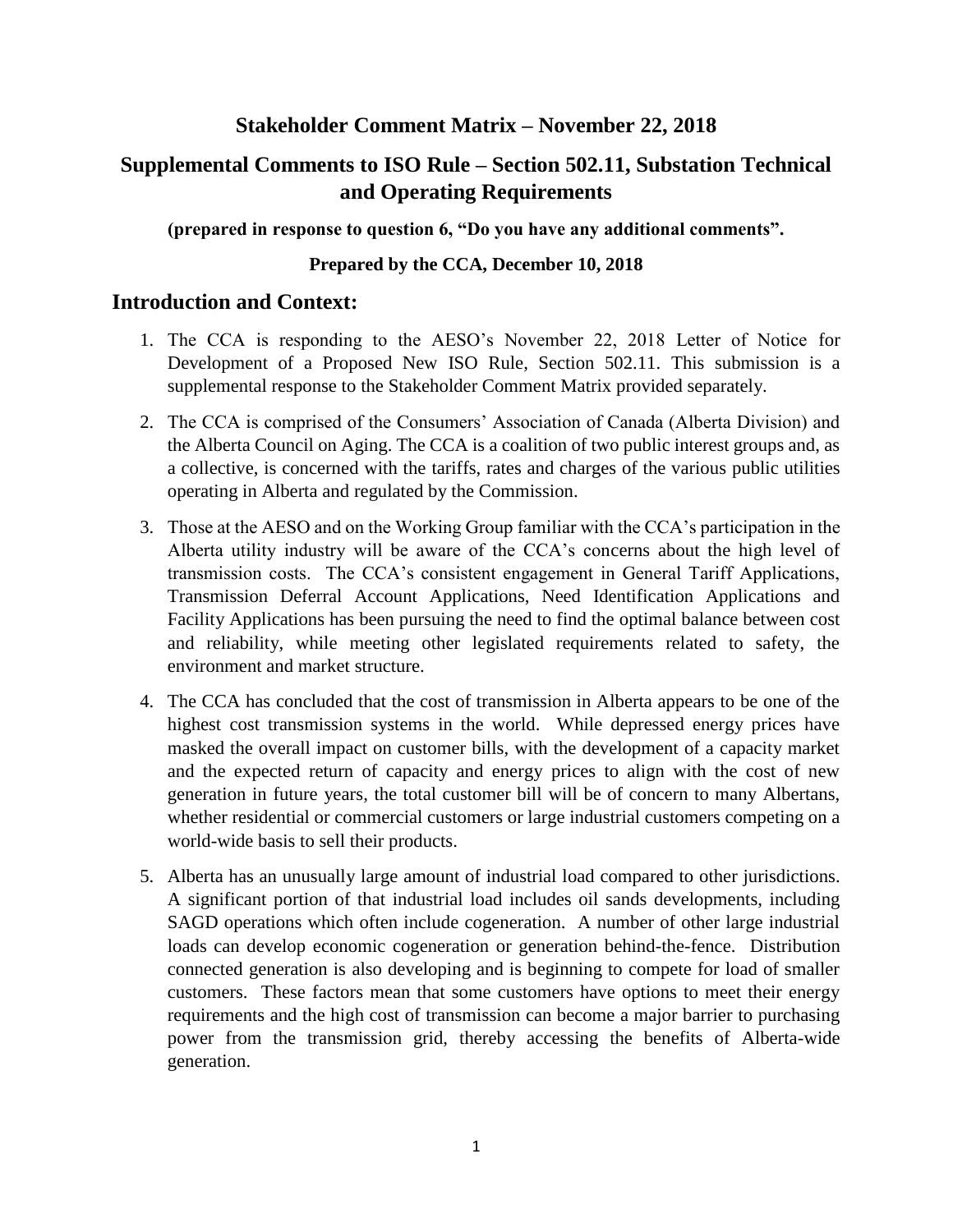6. Historically, the CCA has expressed significant concerns with the ISO rule on transmission lines (ISO rule section 502.2). The reason for the focus on transmission lines is obvious since transmission lines are the majority of the costs of the transmission system. However, substations are also a costly component of Alberta's transmission system. The AESO states:

> Transmission substations have traditionally accounted for a considerable portion of the cost of transmission projects, and this trend is expected to continue into the future. For example, the AESO found that between 2005 and 2014, the cost of transmission substation equipment for major connection and system projects was approximately 30% of the total cost of all such projects. Proposed New Section 502.11 would allow better management of connection costs for transmission substations by providing consistent equipment performance requirements and ratings.<sup>1</sup>

- 7. Substations are the second largest cost component of the transmission system and more substations will continue to be added in the future, even though the "Big Build" is coming to an end. New substations are needed to respond to increasing load at a regional level. Also, new or refurbished substations are needed when existing substations come to the end of their useful lives. Consequently, the costs associated with Substations need considerable attention to ensure there is an appropriate reliability cost trade-off.
- 8. The CCA notes both the functions of the TFO's and DFO's in Alberta are regulated monopoly providers of electricity transmission and distribution service. The concept behind regulation of monopolies is to use regulation as a proxy for competition. The CCA submit the rules should work in accordance with how a truly competitive market would either allow or not allow the building of a major capital asset such as a substation.
- 9. The CCA has reviewed the AESO Discussion Paper on the Proposed New Substation Rule (Section 502.11 of the ISO rules) dated November 25, 2016, the Terms of Reference for the Substation Rule 502.11 Workgroup (Final) dated September 18, 2015 and the November 22, 2018 Letter of Notice for Development of a Proposed New ISO Rule – Section 502.11, Substation Technical and Operating Requirements.
- 10. The discussion above is the context for which the following comments are now provided.

# **Concerns with the Stakeholder Process:**

 $\overline{a}$ 

11. Substation design engineers can each bring a different focus and background when assessing the balance between cost and reliability. For example, within the engineering section of a TFO, there will be engineers who are specialized in design, others in project management and others in developing and implementing standards. Within these areas of expertise, there will typically be engineers who favor fit-for-purpose designs that optimize costs and reliability (but may require more engineering time and cost), whereas there will

<sup>&</sup>lt;sup>1</sup> AESO Discussion Paper, Proposed New Substation Rule (Section 502.11 of the ISO rules), November 25, 2016, PDF page 6.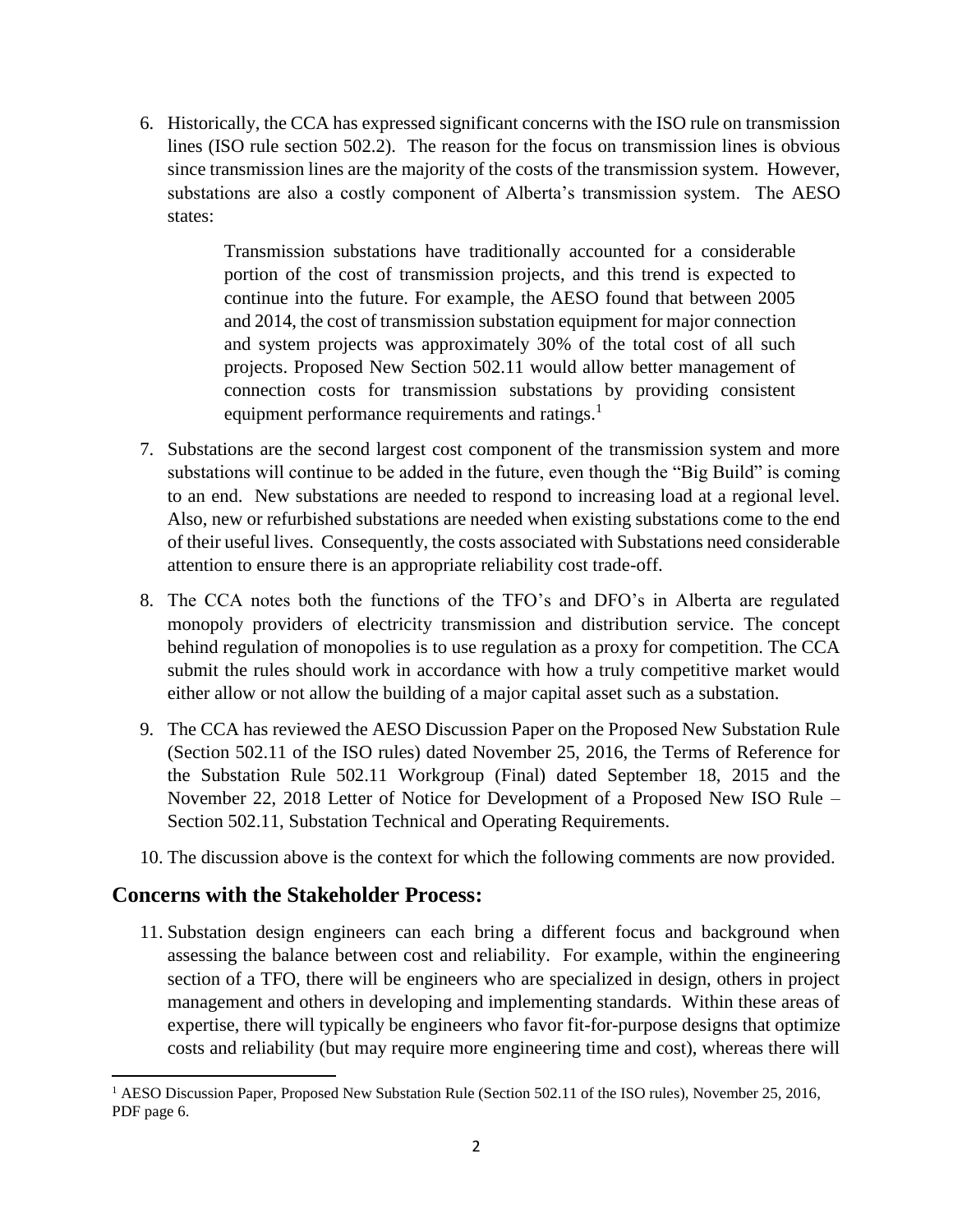be other engineers that seek to minimize the amount of engineering effort through the use of standards and modular designs, (but may end up with designs that may be more expensive since some projects cannot be optimized within a standard that is typically not fit-for-purpose). Obviously, any given engineer could operate along a spectrum between these bookends of engineering philosophy. Furthermore, a focus on standards versus a focus on fit-for-purpose designs may vary depending on what aspect of the substation is being designed.

- 12. Factors that can affect an engineer, or group of engineers, when choosing an engineering philosophy is their prior experience with managing the trade-off between reliability and cost. That trade-off can be influenced by the degree of impact of loss of load events in their experience, training in conducting cost/benefit analysis and engineering economics, the amount of design work being undertaken relative to the engineering resources available, the years of substation design experience of the engineer(s), and the emphasis the TFO's management places on growing rate base versus minimizing costs to ratepayers.
- 13. Another factor affecting engineering philosophy is whether the engineering work is largely undertaken by in-house engineers at a TFO or by an external engineering consultant under the supervision of a TFO. In-house engineering staff will tend to look at the long-term cost and reliability implications of an engineering design, including the operations and maintenance impacts. In contrast, external consulting engineers are assigned to work for a TFO but do not necessarily expect to work for the TFO in the long term and often have limited insight into the long-term cost implications of their project<sup>2</sup> which only one project among dozens of other projects over time. External consulting engineers are often driven by different motivations that in-house engineers at a TFO, including the number of manhours on a project (since they are normally "manhour shops") and maintaining a good relationship with their TFO client. Another factor affecting engineering philosophy is the degree of emphasis on complexity versus simplicity. Highly complex engineering designs can optimize the reliability cost trade-off but can also create problems for operations and maintenance staff over the longer term and do not lend themselves to the benefits of standardization.
- 14. When a TFO provides one engineer (with an alternate), the selection of this individual to represent that TFO will bring a measure of the corporate engineering philosophy and that individuals preferences into a Workgroup environment. From a ratepayer perspective, who are typically unable or not permitted to participate in a Workgroup, there is no awareness of what engineering philosophy the TFO members of the Workgroup advocate for during their discussions. What is known from the Terms of Reference is that they are to "act in a professional and open manner", "have sufficient technical knowledge, or carry a primary technical responsibility within their organizations, related to transmission substation

<sup>&</sup>lt;sup>2</sup> Including long term impacts on operations and maintenance costs and on total revenue requirements.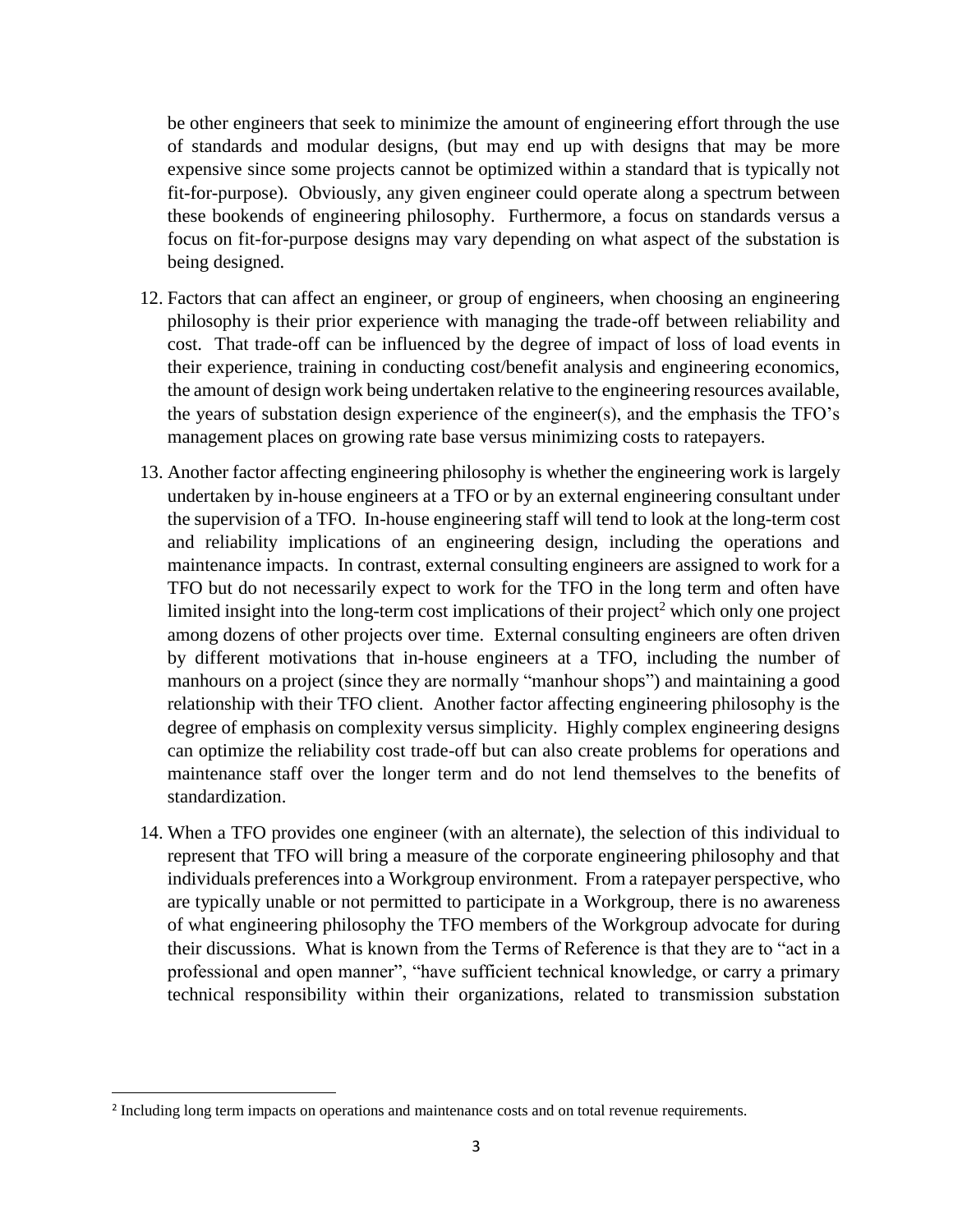design, construction, commissioning and operation" and are "willing to undertake investigations into specific technical issues as determined by the WG."<sup>3</sup>

- 15. The role of the AESO on the Workgroup is presumably to protect the public interest, which includes the cost of the transmission system. However, if TFOs and the DFO unite on any particular issue, there is at minimum a challenge for the AESO to face so many Workgroup members who could apply considerable persuasion to get the AESO to agree with their position. There is also the issue of expertise power with the strong representation of TFOs and DFO. Customers rely on the AESO representatives on the Workgroup having a substantial depth of experience and resources to evaluate the trade-off between reliability and cost in the context of substation design. The CCA is also aware of the AESO's resource limitations that are frequently expressed and appears to be a routine challenge for the AESO.
- 16. Regardless of the degree of bias or imbalance that may occur at the Workgroup regarding the reliability cost trade-off, a critical issue is that once the Proposed Rule is adopted by the AESO, it is now effectively the "law". A TFO must follow the requirements of ISO Rule Section 502.11. Any challenge from interveners as to the cost benefit of decisions that comply with the Rule will very likely fail before the Commission. The CCA has experienced this in the context of ISO Rule Section 502.2 on Transmission lines. Hence, it is important to the CCA as a part of the Ratepayer community that the AESO get this right.
- 17. As noted earlier, the CCA's primary objective is that there should be an optimal trade-off between cost and reliability in setting any new ISO rules (i.e. standards) for substations. Given the effort required to develop and approve a new ISO rule, the CCA expects that the new ISO rule should result in an improved optimization of the trade-off between cost and reliability. With that objective, the CCA is concerned with the following:
	- a. One way to review the reasonableness of the cost-reliability trade-off is to examine the minutes of the meetings of the Workgroup (WG) However, while the AESO ensured that minutes of the meetings were taken, the "minutes of the meeting will not be posted on the AESO website."<sup>4</sup> This decision appears to contradict the AESO's consultation principles for ISO rule development, which states that the "ISO rules consultation process will be inclusive, transparent, fair and efficient and will be understood and accepted by all parties."<sup>5</sup> [emphasis added]
	- b. While the AESO indicates it has posted to its website "any data, analyses, or other material that the AESO considers to be relevant to the development of the proposed

l

<sup>&</sup>lt;sup>3</sup> Substation Rule 502.11 Workgroup Terms of Reference (Final) September 18, 2015, among other requirements.

<sup>4</sup> AESO Discussion Paper, Proposed New Substation Rule (Section 502.11 of the ISO rules), November 25, 2016, PDF page 29.

<sup>5</sup> AESO Discussion Paper, Proposed New Substation Rule (Section 502.11 of the ISO rules), November 25, 2016, PDF page 30, Appendix A, item 1.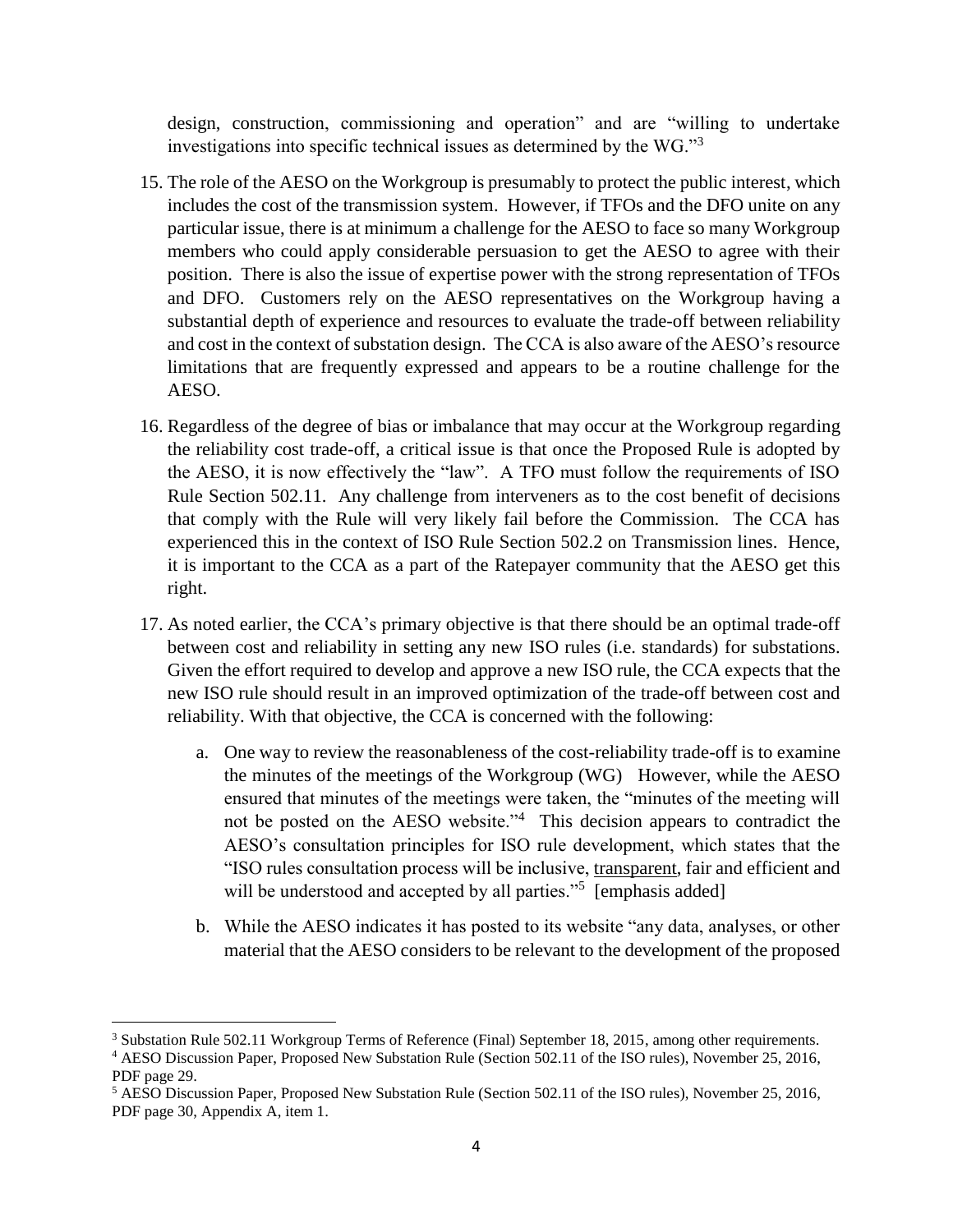new ISO rule Section 502.11",<sup>6</sup> the CCA has been unable to find any cost-benefit analysis, any indication of where the proposed rule could materially increase costs or substantive other supporting materials.

- c. The membership of the Workgroup was restricted on several criteria, including that a member must agree to "have sufficient technical knowledge, or carry a primary technical responsibility within their organizations, related to transmission substation design, construction, commissioning and operation" and "be willing to undertake investigations into specific technical issues as determined by the WG."<sup>7</sup> Such restrictions eliminate individuals from the ratepayer community who have some knowledge on substation design but do not "have sufficient knowledge" or "cannot undertake investigations into specific technical issues". The CCA and its consultants would be disallowed on these two criteria even assuming they had resources for an individual to participate in the Workgroup.
- d. To the CCA's knowledge, the only market participant representing interests of smaller customers that may have had funds to be involved in the Workgroup is the UCA. It does not appear that the UCA was involved in the Workgroup for Section 502.11. 8
- e. The AESO stated that they encouraged "participation from all Transmission Facility Owners (TFOs) and major industrial customers that have ownership and direct involvement in transmission substation design, construction and operation."<sup>9</sup> However, with respect to larger industrial customers, it does not appear their interests were represented in this Workgroup. That is not surprising given it is well known the resource limitations of the two major large industrial ratepayer representatives, IPCAA and ADC. Furthermore, it is not clear if even their organization members would have internal staff that could be made available and would qualify for the requirements of Workgroup membership.
- f. For the reasons noted above, that appear to preclude ratepayer involvement, the CCA is concerned that the process followed by the AESO has contradicted the inclusive requirement for consultation: "The ISO rules consultation process will be inclusive, transparent, fair and efficient and will be understood and accepted by all parties."<sup>10</sup> [emphasis added]

l

<sup>6</sup> AESO Letter of Notice for Development of a Proposed New ISO Rule – Section 502.11, Substation Technical and Operating Requirements ("Section 502.11"), page 3 under Stakeholder Comments.

<sup>7</sup> AESO Discussion Paper, Proposed New Substation Rule (Section 502.11 of the ISO rules), November 25, 2016, PDF page 28.

<sup>8</sup> At one point in the development of ISO Rule 502.2 on transmission lines, the UCA did engage an expert to participate in the Workgroup for ISO Rule 502.2. This was a helpful addition to the process, although not fully satisfactory to the CCA.

<sup>9</sup> AESO Discussion Paper, Proposed New Substation Rule (Section 502.11 of the ISO rules), November 25, 2016, PDF page 28, under Membership.

<sup>&</sup>lt;sup>10</sup> AESO Discussion Paper, Proposed New Substation Rule (Section 502.11 of the ISO rules), November 25, 2016, PDF page 30, Appendix A, item 1.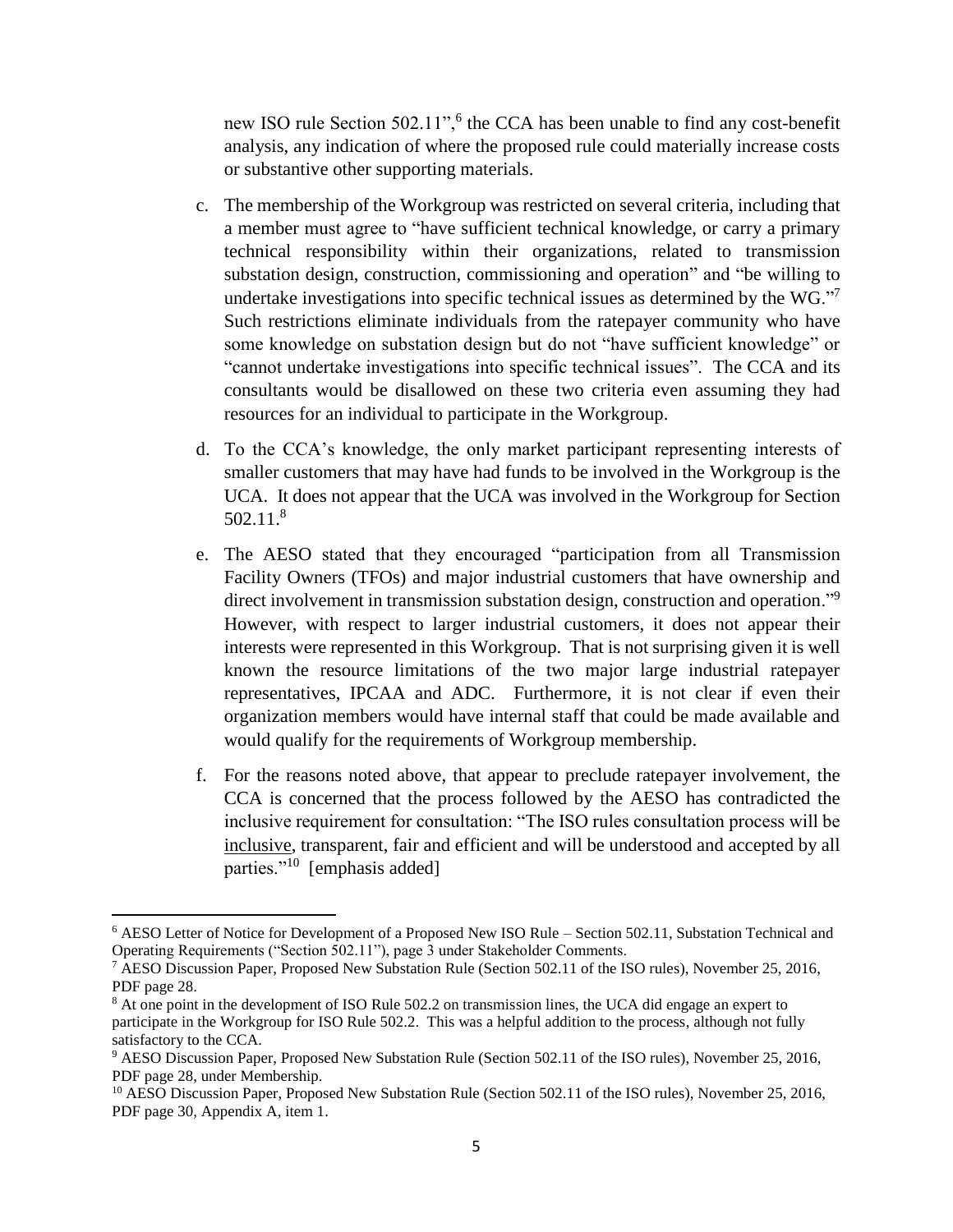g. When the CCA raised concerns about the ISO 502.2 rule development, one CCA consultant, not trained in design of transmission lines, was permitted to attend one meeting of the Workgroup and raise concerns.<sup>11</sup> The AESO, on behalf of the Workgroup, would not allow another CCA consultant, who had extensive training in transmission design to attend the Workgroup. This is a concern in the context of the AESO's public interest mandate. While it is understandable that TFO participants in the Workgroup may object to a dialogue with a CCA consultant who may also appear in a hearing as an expert witness, the participants in the Workgroup can also appear as expert witnesses in the same hearings. The scope of the Workgroup specifically states:

> WG members will not be precluded from participating in the ISO Rule consultation process or in any related Alberta Utilities Commission ("AUC") proceeding in their own capacity, independent from the  $AESO;^{12}$

- h. This means that anyone on the Workgroup is free to testify in a proceeding and take any position they want in support of their corporate interests. However, if a CCA representative is not allowed to participate in the Workgroup for fear they may use some of the non-confidential information shared in the Workgroup, then this is procedurally unfair and contrary to the AESO's stated desire to hold an inclusive, transparent, fair and efficient consultation process.
- i. The ISO rules consultation process states that the "AESO will commence consultation early in the ISO rules consultation process to allow sufficient time for stakeholder participation and will provide stakeholders with complete, accurate, timely and comprehensible information."<sup>13</sup> The Letter of Notice was issued November 22, 2018 with a deadline for Stakeholder comments by December 7, 2018. The AESO has given stakeholders 12 working days to respond in the middle of one of the busiest regulatory and policy development timeframes, with several major hearings underway and intensive efforts involved in the developing Capacity Market. The AESO Discussion Paper is dated November 25, 2016 and it is unclear why the AESO took two years to develop the Letter of Notice<sup>14</sup> and then has only provided such a short timeframe to respond. Many stakeholders may not even know about this matter and the CCA has confirmed this with two major stakeholders.

 $11$  He also had subsequent meetings with the AESO, but not with the Workgroup.

<sup>&</sup>lt;sup>12</sup> AESO Discussion Paper, Proposed New Substation Rule (Section 502.11 of the ISO rules), November 25, 2016, PDF page 29, Scope.

<sup>&</sup>lt;sup>13</sup> AESO Discussion Paper, Proposed New Substation Rule (Section 502.11 of the ISO rules), November 25, 2016, PDF page 31, Appendix A, item 5.

<sup>&</sup>lt;sup>14</sup> Note that the Letter of Notice has very little content beyond that already provided in the AESO Discussion Paper and includes further very tight timeframes (15 calendar days) between posting a draft of the Proposed Rule and for written comments on the new ISO Rules 502.11.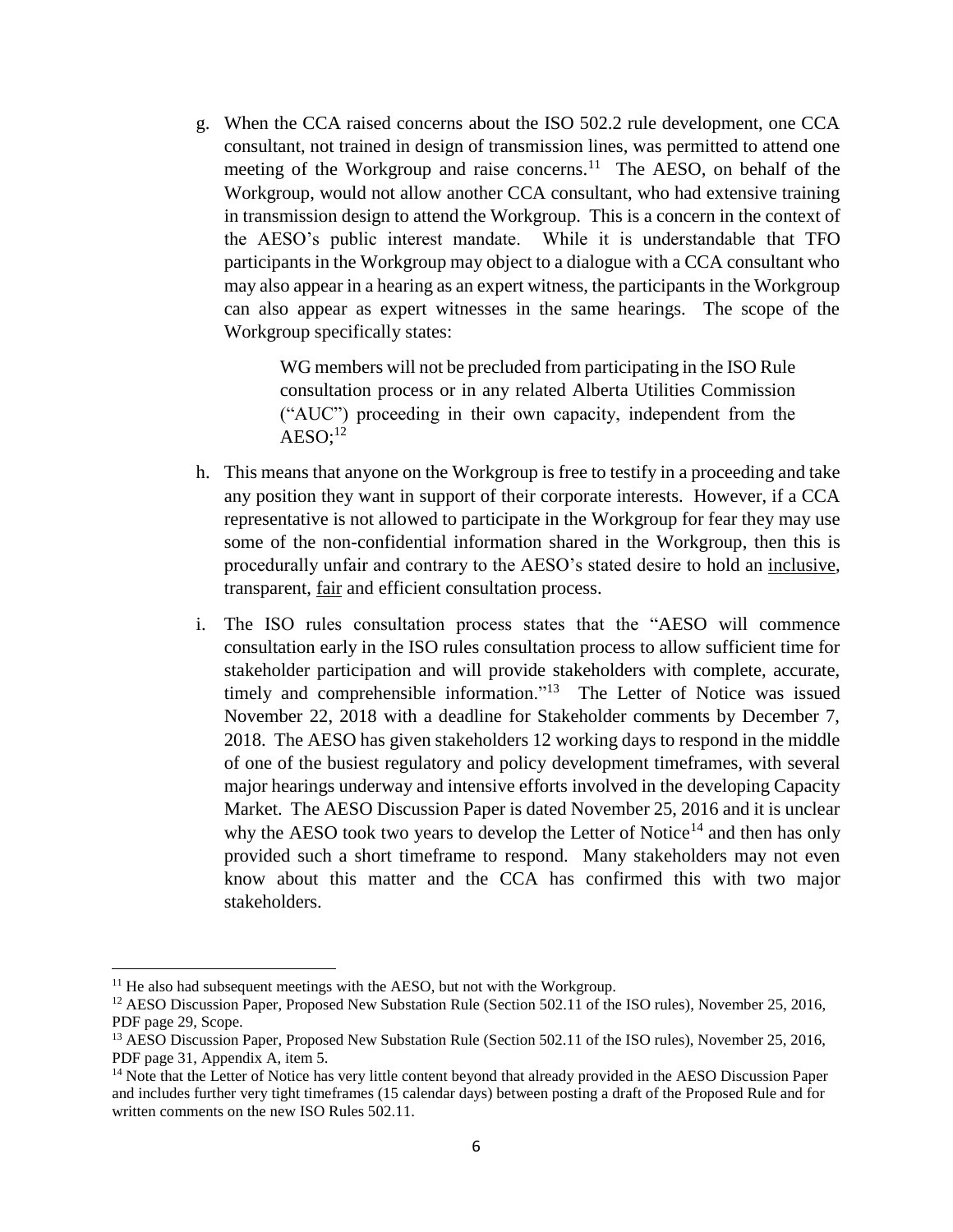- j. Finally, regarding the December 7, 2018 deadline, the AESO sates that "Adherence to deadlines is essential to the integrity of the comment process, and as such, the AESO may choose not to consider any Stakeholder comments received after the deadline."<sup>15</sup> From the CCA's perspective, it appears this tight timeline for responses is neither fair nor in the public interest. However, the CCA appreciates the extension for filing comments to Monday December 10, 2018 granted by the AESO.
- 18. All of these factors have contributed to concerns of the CCA as to whether the proposed rule consultation process has been conducted with sufficient rigor to ensure the public interest obligations of the AESO have been met. The next section addresses technical concerns, which are then followed by Recommendations.

# **Concerns with Technical Content of Proposed Substation Rule**

- 19. Within the short timeframe available for comment, the CCA has undertaken an initial effort to identify various aspects of the proposed rule that stakeholders representing ratepayers need assurances that the Workgroup found the appropriate reliability cost trade-off. The following are some general considerations for the AESO's consideration.
	- a. With 80% of the 717 substations operating in the AIES at 138 kV or higher, some 80% are greater than 30 years old,<sup>16</sup> it is expected that there may be a number of brownfield or greenfield substations in the coming years. Furthermore, AltaLink has initiated a Substation Refurbishment Program<sup>17</sup> and it is unclear how this program relates to the Proposed ISO Rule section 502.11 and when substation refurbishment is to be initiated or if a new substation is to be built in place of an existing substation. The Discussion Paper mentions retrofitting existing substations and building new substations, $18$  but provides no guidance or principles to apply as to which of these options should be selected and when action should be taken.<sup>19</sup>
	- b. The salvage of substations is potentially a very large cost item given the age of the majority of the substations. The next 10 years could see a lot of salvage/full abandonment and new substations being built all over the system. The CCA was unable to find any discussion of the cost of salvaging substations and opportunities to mitigate this cost in the AESO Discussion Paper. It is unknown if this was considered out of scope for the Proposed Rule.

<sup>&</sup>lt;sup>15</sup> AESO Letter of Notice for Development of a Proposed New ISO Rule – Section 502.11, Substation Technical and Operating Requirements ("Section 502.11"), page 3 under Stakeholder Comments.

<sup>&</sup>lt;sup>16</sup> AESO Discussion Paper, Proposed New Substation Rule (Section 502.11 of the ISO rules), November 25, 2016, PDF page 5.

<sup>17</sup> Proceeding ID 23848, Exhibit 23848-X0017, PDF page 150 to 159.

<sup>&</sup>lt;sup>18</sup> AESO Discussion Paper, Proposed New Substation Rule (Section 502.11 of the ISO rules), November 25, 2016, PDF page 5-6.

 $19$  If this decision is to be left to the discretion of the TFO, it is recommended that this should be stated explicitly, and reasons provided.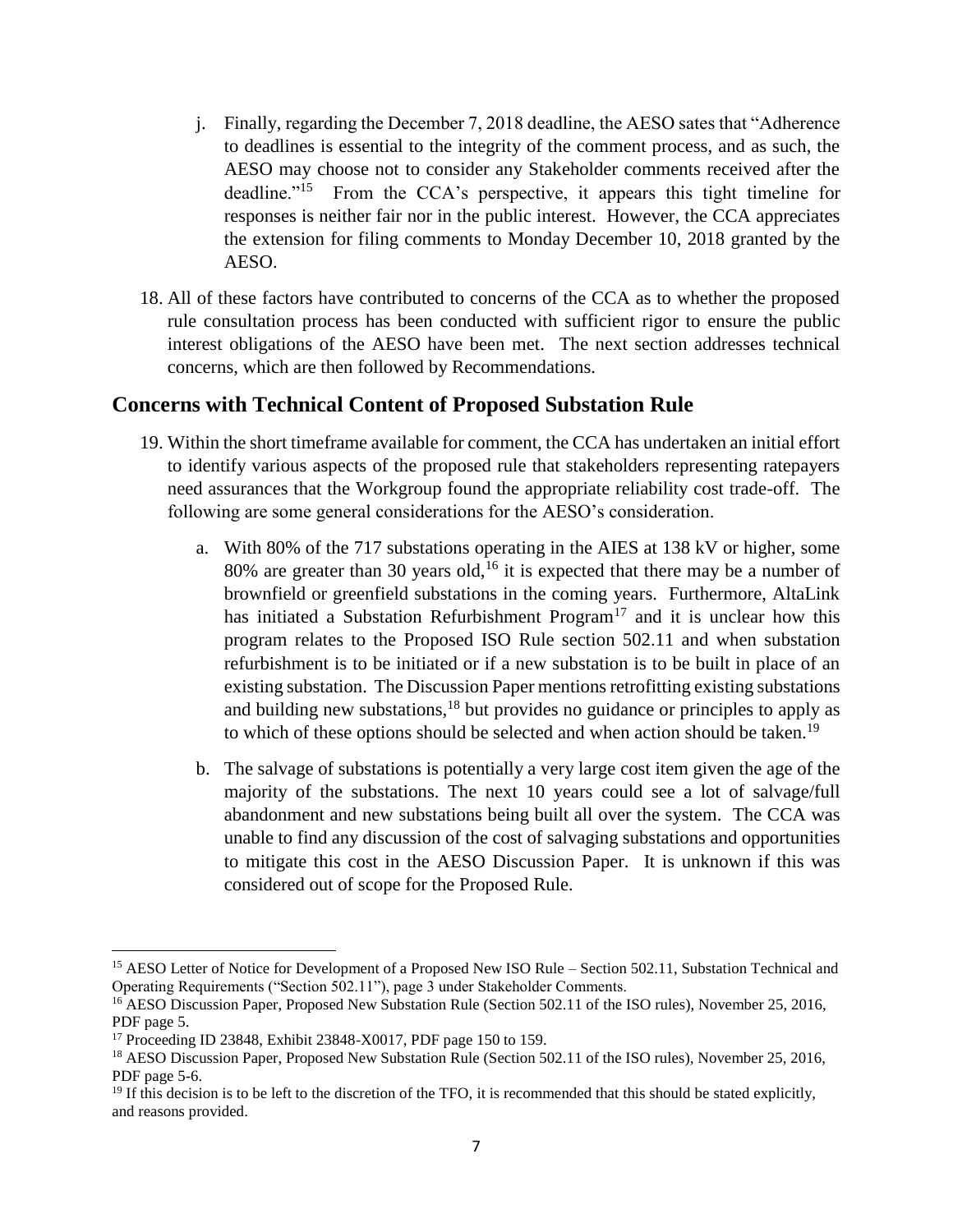- c. Telecommunication equipment located at substations is another cost item which often requires fence expansion (and possibly new land) and expensive upgrades and moves of equipment within the existing site. The CCA was unable to find any discussion of the telecommunication facilities, including joint use, the costs involved and the opportunities to mitigate these costs in the AESO Discussion Paper.
- d. The AESO Discussion Paper proposes new substation categories, General and Major (referred to as a Type 1 substation). The Type 1 substation "will require enhanced equipment and system performance". The Discussion Paper provides a vague assurance about cost increases when stating that "the categorization of transmission substations based on its impact on the reliability of the AIES generally aligns with current TFO design practices."<sup>20</sup> In creating a new class of substation, the CCA would like to see evidence that existing major substation performance has been or is forecast to be insufficient from a reliability perspective as part of the justification for creating this new class of substation. Further, after providing evidence that reliability is insufficient, the cost impact of the proposed classification needs to be understood. While the Discussion Paper occasionally mentions urban versus rural substations, it is also not clear why there is not more consideration of the urban versus rural differences including expensive noise mitigation and other "upgrades" (aesthetic and otherwise).
- e. A number of the older substations have environmental contamination (both on and off-site) from historical use or prior conditions of the site. The Discussion Paper does not address this from a technical perspective including the practices when a TFO conducts a major upgrade or salvages the substation. The Discussion Paper mentions that pollution and contamination must be considered in transmission substation design<sup>21</sup> but there is nothing specific beyond this general statement.
- f. The Discussion Paper states that "the AESO proposes that Proposed New Section 502.11 should be focused on the functional and performance requirements of equipment in transmission substations to achieve desired reliability, rather than customer-based performance targets such as the SAIDI, SAIFI and CAIDI indices".<sup>22</sup> Prior to this conclusion, the AESO provides an explanation of the difficulty of applying these widely used measures of reliability in the transmission system "other than individual delivery points."<sup>23</sup> Customers are keenly interested in the reliability they see at delivery points, whether they are direct connected large

<sup>20</sup> AESO Discussion Paper, Proposed New Substation Rule (Section 502.11 of the ISO rules), November 25, 2016, PDF page 9.

<sup>&</sup>lt;sup>21</sup> AESO Discussion Paper, Proposed New Substation Rule (Section 502.11 of the ISO rules), November 25, 2016, PDF page 14.

<sup>&</sup>lt;sup>22</sup> AESO Discussion Paper, Proposed New Substation Rule (Section 502.11 of the ISO rules), November 25, 2016, PDF page 11.

<sup>&</sup>lt;sup>23</sup> AESO Discussion Paper, Proposed New Substation Rule (Section 502.11 of the ISO rules), November 25, 2016, PDF page 10.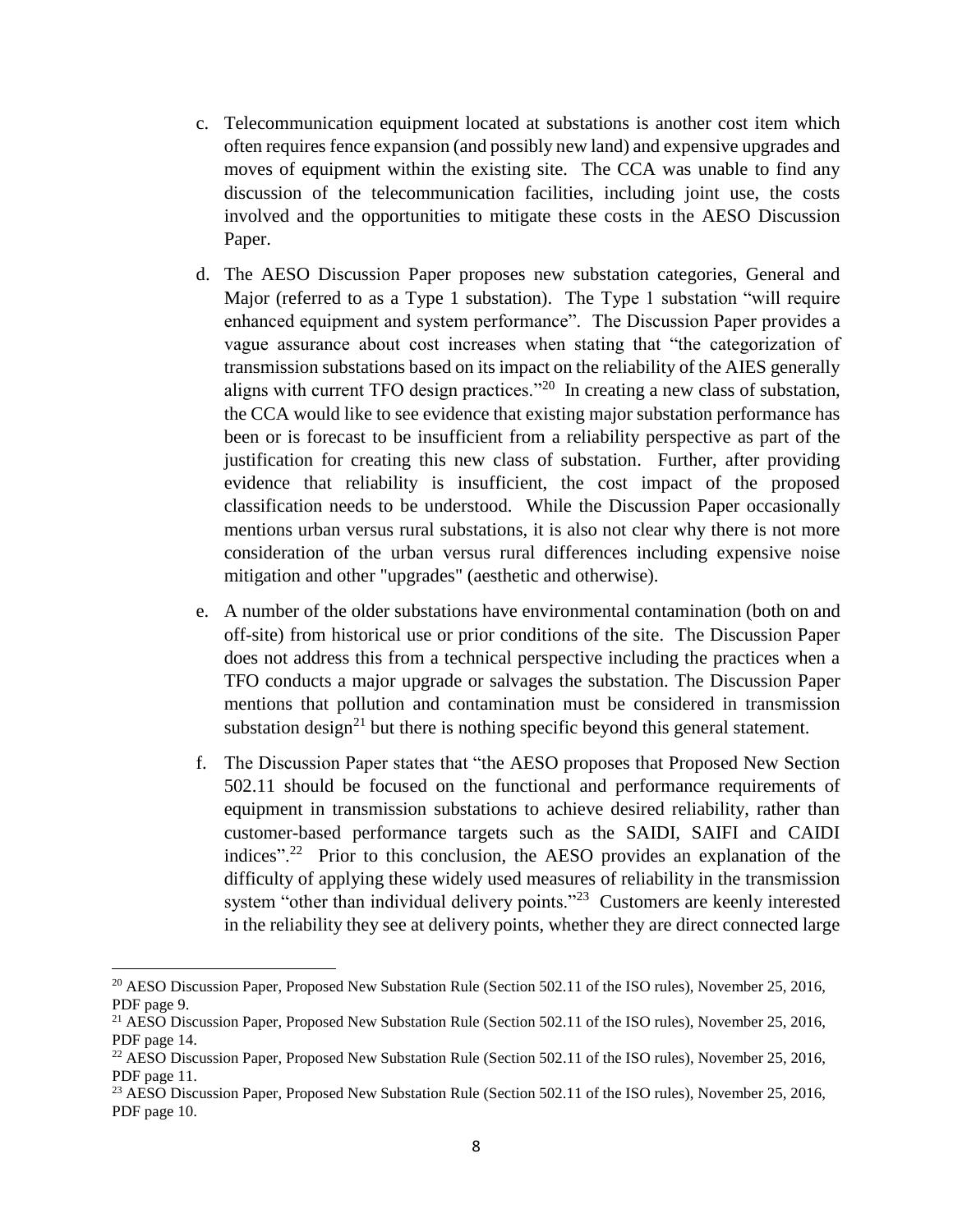industrials or whether they receive service through a distribution utility. Most importantly, these historical and widely accepted measures of reliability (SAIDI, SAIFI and CAIDI) are one key way to determine if there has been an appropriate trade-off between cost and reliability from a customer perspective. The replacement measure of proposing to maintain reliability in line with the Alberta bulk transmission system planning criteria appears to lack any specific measure or measures and results in assessments based on complex planning modelling that has no specific outcome that can be measured year to year and location to location. The planning criteria are deterministic in nature and therefore do not relate at all to requirements for 50-year or 100-year return periods, which are probabilistic requirements. It is unclear how the AESO developed these probabilistic requirements based on the planning criteria. Further, the AESO's strict and narrow interpretation of Alberta planning criteria has been guiding decisions on new transmission for many years and the CCA is concerned that its application has contributed to a very expensive transmission system.

- g. The Discussion Paper refers to a 2010 temperature study<sup>24</sup> that is now fairly outdated. Service conditions refer primarily to the "extreme adverse weather or environmental conditions that substation equipment are exposed to and within which they must be able to perform their intended functions."<sup>25</sup> Alberta had a major flood in 2013 which directly impacted a number of substations and it is unclear if the Discussion Paper took this into account, along with other extreme weather conditions that Alberta may face due to climate change. At minimum, the AESO needs to update and supplement its 2010 study. The Discussion Paper states that "for transmission substation design and equipment specifications, the use of ambient temperatures that are more reflective of the local conditions may result in potential cost savings associated with equipment procurement, as a wider selection of equipment may be available.<sup> $26$ </sup> However, it is also possible that defining areas of the province by ambient temperature could trigger large scale equipment replacement that is unnecessary and costly. The CCA is also interested in weather loading on slack spans and the optimization of costs in this context.
- h. Another proposal to develop minimum design parameters is intended to "ensure reasonable compatibility and consistent functionality of equipment within each TFO's service area and within the AIES." 27 However, this type of standardization could trigger widescale equipment replacement and the CCA was unable to find any cost-benefit analysis to support this standardization. It should be noted that

<sup>&</sup>lt;sup>24</sup> AESO Discussion Paper, Proposed New Substation Rule (Section 502.11 of the ISO rules), November 25, 2016, PDF page 13.

<sup>25</sup> AESO Discussion Paper, Proposed New Substation Rule (Section 502.11 of the ISO rules), November 25, 2016, PDF page 12.

<sup>&</sup>lt;sup>26</sup> AESO Discussion Paper, Proposed New Substation Rule (Section 502.11 of the ISO rules), November 25, 2016, PDF page 13.

<sup>&</sup>lt;sup>27</sup> AESO Discussion Paper, Proposed New Substation Rule (Section 502.11 of the ISO rules), November 25, 2016, PDF page 14.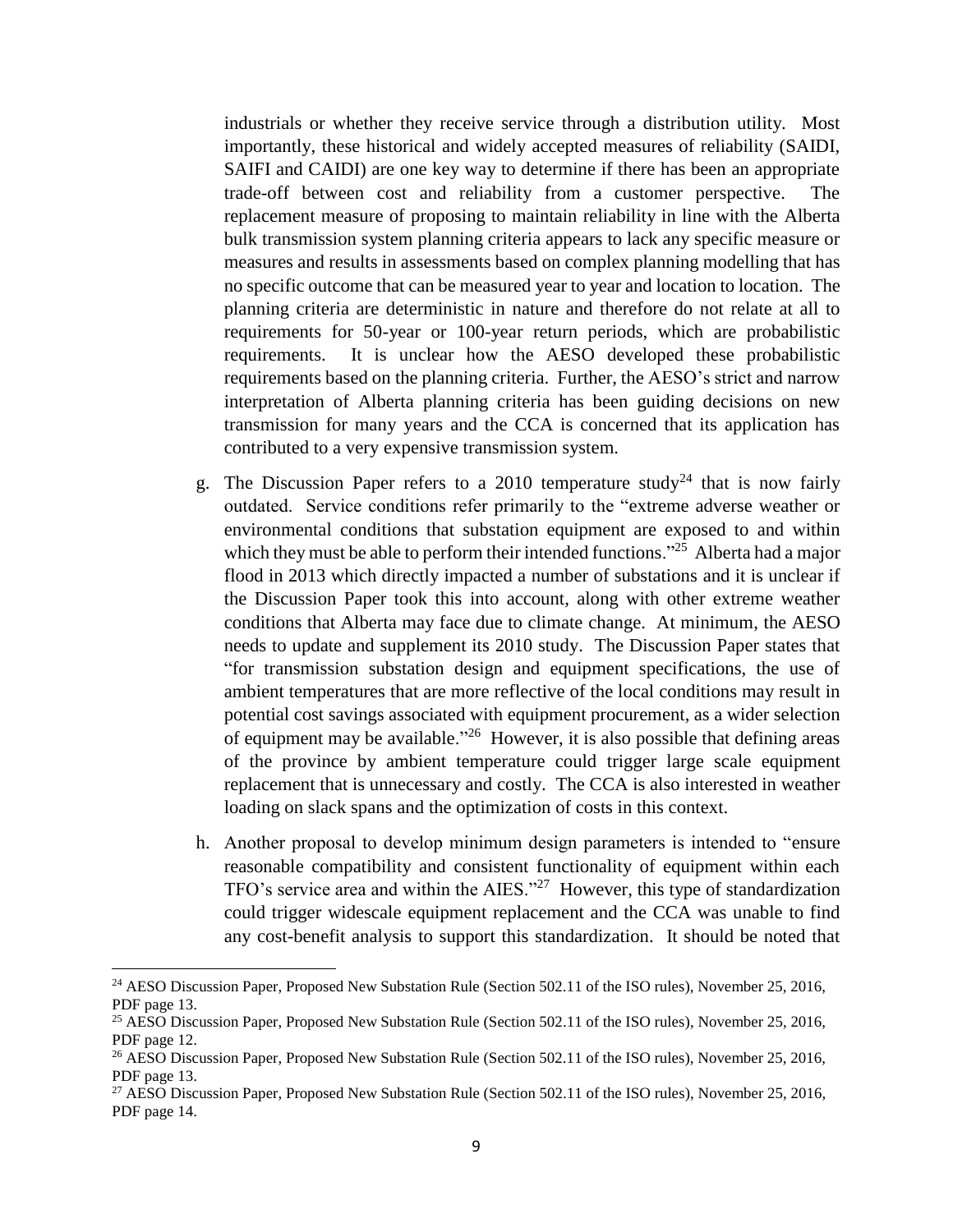existing substations have been developed over many decades and standards and engineering design philosophy has significantly changed over that timeframe. There may be many perfectly functional substations that can continue providing reliable service for many years to come. Imposing a standard could trigger unnecessary equipment replacement, particularly in a substation upgrade circumstance.<sup>28</sup> The CCA would like to better understand this proposal to ensure it does not result in unintended consequences.

- i. The Discussion Paper proposes to define a Type 1 substation as including "a 240 kV transmission substation having, or planning to have, at least six (6) bulk transmission line terminations and/or system power transformer terminations, as specified in the project functional specification."<sup>29</sup> [emphasis added] The proposed definition means that a planner can materially impact the design requirements of a substation by, for example, specifying 2 transformers (fairly typical) and therefore only 4 bulk transmission line terminations. The number of potential future lines involves considerable judgement and such terminations may not occur for many years or decades into the future. However, once a substation is classified as a Type 1 substation, costs will be incurred during design to meet the higher-level criteria. The CCA is concerned that this provision could trigger unnecessary costs. A review of existing substations and the number of additional lines that the substation was planned for and when these additional lines were actually added to the substation or are currently planned to be added would be instructive. It would be beneficial if the AESO provided a list of existing substations that would be classified as Type 1.
- j. Some portions of the standards specify the functionality requirements for a given type of substation and some standards specify the criteria for standard equipment<sup>30</sup> for Type 1 and General substations. Specifying functionality requirements whenever possible may provide more opportunity for innovation and cost mitigation. For example, in the capacity market discussions, the standard for reliability was chosen to be the EUE standard at a certain specified level, thereby creating wide-ranging opportunities for service providers to meet the standard. If the standards are at the functionality level rather than at the equipment level, that may give more room for planning and design engineers to be innovative in coming up with designs that are cost effective and reliable. This approach could also be supplemented by carefully designed incentive mechanisms so that the planners and design engineers have the incentive to become innovative and efficient in each

<sup>&</sup>lt;sup>28</sup> While the Proposed Rule is to be applied on a go-forward basis, when undertaking an upgrade to a substation, the engineering team could interpret the Rule as grounds to move all equipment up to standard, not just the addition associated with the upgrade.

<sup>&</sup>lt;sup>29</sup> AESO Discussion Paper, Proposed New Substation Rule (Section 502.11 of the ISO rules), November 25, 2016, PDF page 8.

 $30$  Equipment is used in the broad sense to include transformers, breakers, bus configurations, station service, grounding, insulation, shunt capacitors and reactors, etc.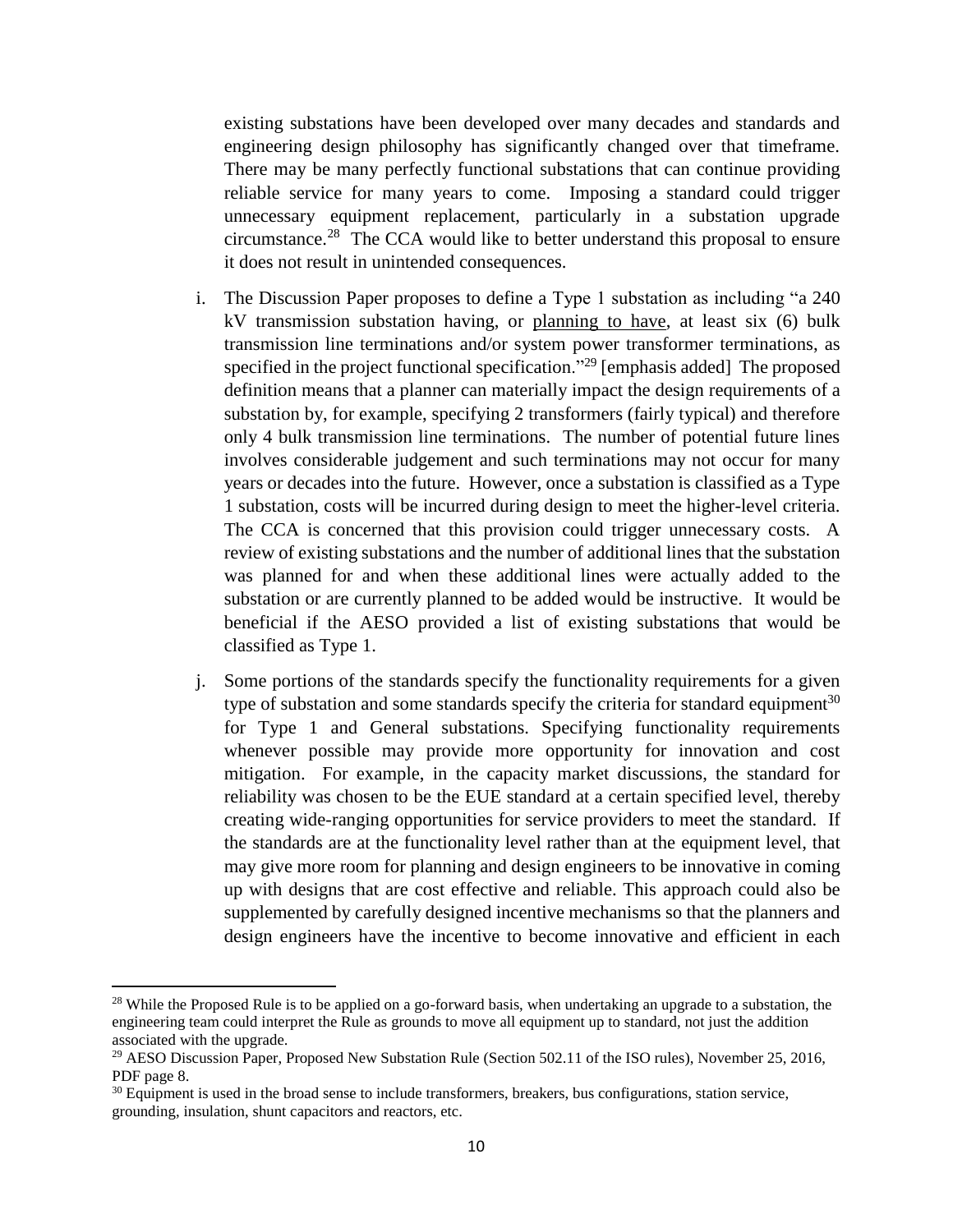situation. Even with functionality standards, it may be useful to identify the industry norms for equipment so they can be used as a starting point.

- k. Equipment life estimates are barely mentioned in the Discussion Paper. There is a mention of batteries being specified in other jurisdictions requiring a 20 year life.<sup>31</sup> The initial transmission substation design is to ensure that "…all switching equipment has sufficient withstand capability for fault current and overvoltages for a specified substation life span". Determining a reasonable life expectancy (given the age of a piece of equipment) should be one key to any process of equipment replacement. Measures of the actual condition of the equipment is another useful consideration. Analysis of this important topic appears to be missing unless it was determined by the Workgroup that the TFOs would be responsible for these decisions.
- l. Substation equipment has short-term rates and overload capabilities in additional to normal operating characteristics. Substation designers need to use these shortterm ratings to optimize costs when suitable to do so and cost savings can be achieved.
- m. The CCA is interested in obtaining further understanding on buswork spacing for breakers, including ground clearances and device-to-device clearances. Such parameters can impact costs.
- n. Containment design on oil-filled devices such as transformers can become a material cost and does not appear to have been addressed in the Proposed Rule.
- 20. One matter for a more detailed review has been chosen for discussion below on the basis that it is not technically complex but can have a material impact on costs and can be used as an illustration of the types of reliability cost trade-offs that are made when designing a substation.

#### **Providing for Future Expansion – An Illustration of Reliability Cost Trade-offs**

21. When designing a substation, one of the issues that arises is to what extent the substation should include provisions for future expansion. Historically, the transmission system tends to expand over time with the construction of more transmission lines and substations to meet growing load and new generation connections. Load growth that leads to higher load densities or major generation additions are often served by facilities of a higher voltage class. The transmission system also tends to move to higher voltages over time, although lower voltages are still used. For example, the 500 kV transmission system was very limited in Alberta and for many decades only had the 500 kV BC Tie-line and the prebuilding of the KEG system at 500 kV. Now, Alberta has two 500 kV DC lines, the

<sup>&</sup>lt;sup>31</sup> AESO Discussion Paper, Proposed New Substation Rule (Section 502.11 of the ISO rules), November 25, 2016, PDF page 22.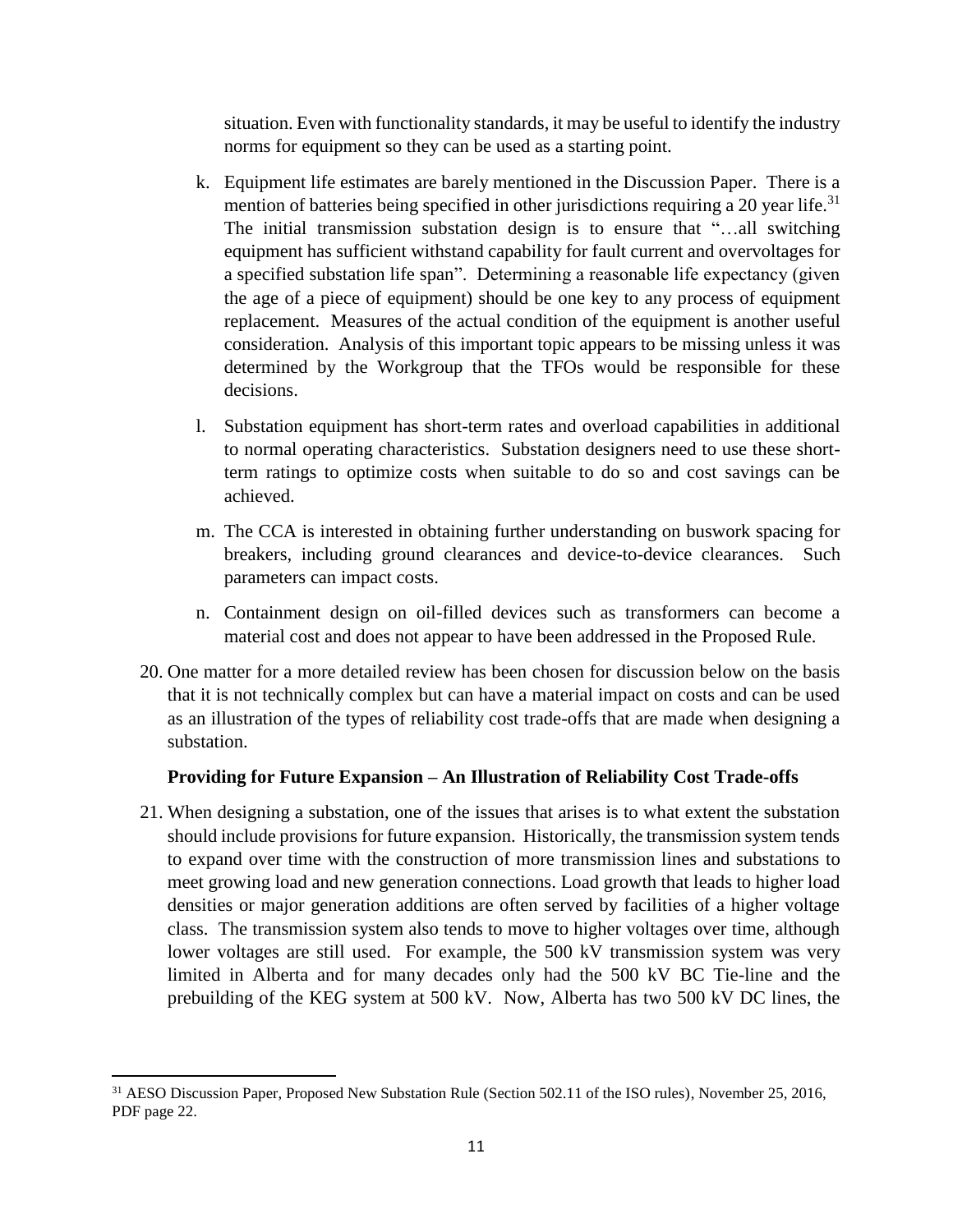KEG system is now energized at 500 kV and the Heartland line is a double-circuit 500 kV transmission line.

- 22. To accommodate transmission growth, new substations will be needed, and existing substations will also need expansion. If an existing substation includes a provision for growth, this can, at least in theory, reduce costs in the future and improve reliability if an outage is required to add new transmission lines, transformers, breakers and other equipment to accommodate the system expansion. The amount of prebuilding will depend on a number of factors, but particularly the potential for future additions and when those additions are likely to occur. A major driver for the timing of future additions will be the load and generation growth in the area where the substation is located.
- 23. However, the pre-purchase of land or equipment has an upfront cost that must be weighed against the potential future savings of those decisions. Those upfront costs will be incurred as a result of the proposed Section 502.11, but the savings may or may not materialize depending on if the AESO's assumptions about future load growth and generation are accurate. The AESO's forecasts have often been overly aggressive and there is the potential to over-build the system in the near-term to meet future needs that do not materialize.
- 24. Set out below is a table that illustrates the level of pre-building that could occur and the considerations in deciding whether the pre-building is reasonable or not. The decision on the amount of pre-building should be tested by a cost-benefit analysis which would include a forecast of when future line additions will realistically be required on a project-by-project basis. It may not be prudent to implement a one-size-fits-all approach to all substations when the future needs for each substation could vary significantly and have different levels of uncertainty for those future needs.

| <b>Item</b>   | Degree of Pre-building -              | <b>Considerations</b>                          |
|---------------|---------------------------------------|------------------------------------------------|
|               | illustrative list of decisions        |                                                |
| $\mathbf{1}$  | No provision for future capacity      | Lowest cost ( <i>i.e.</i> no incremental costs |
|               |                                       | involved). Historically, many                  |
|               |                                       | substations were constructed in Alberta        |
|               |                                       | with this approach.                            |
| $\mathcal{D}$ | Purchase extra land                   | Purchasing extra land is usually a fairly      |
|               |                                       | economical step and can be returned to         |
|               |                                       | its former use until needed (e.g.              |
|               |                                       | agricultural) to minimize cost.                |
| 3             | Expand the substation fence and       | Fencing substation land that may not be        |
|               | ground grid for future line           | needed for many years creates both             |
|               | terminations, breakers, transformers  | capital costs and operations and               |
|               | and buswork.                          | maintenance costs to ensure the ground         |
|               |                                       | grid is safe and the area (with gravel,        |
|               |                                       | etc.) is maintained in good condition.         |
| 4             | Design and build a single bus or      | Further bays in a single bus or main and       |
|               | main and transfer bus layout that can | transfer bus layout without the breakers       |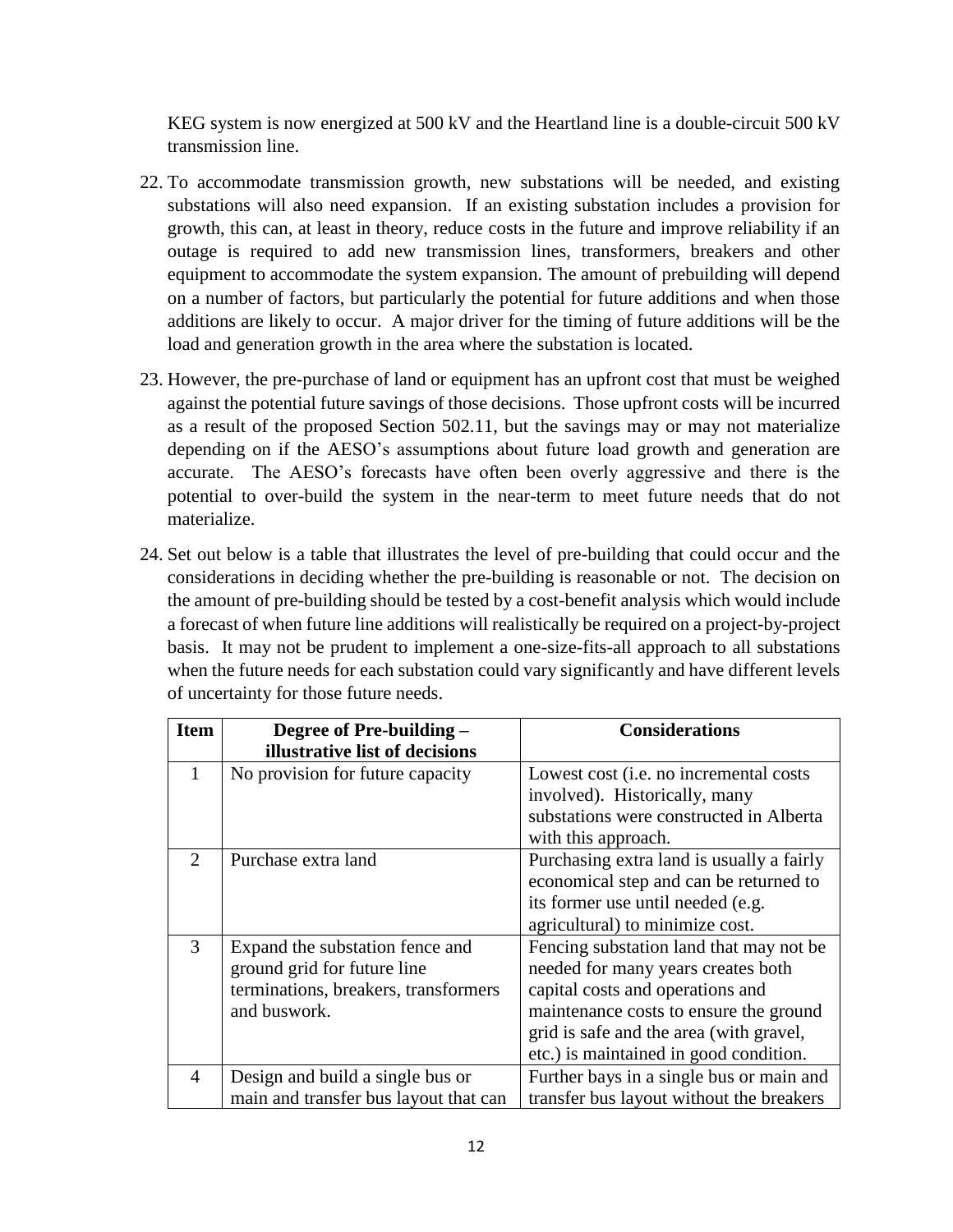| <b>Item</b> | Degree of Pre-building -               | <b>Considerations</b>                               |  |
|-------------|----------------------------------------|-----------------------------------------------------|--|
|             | illustrative list of decisions         |                                                     |  |
|             | accommodate more breakers and line     | or other costs requires additional capital          |  |
|             | terminations, but do not install       | and may or may not reduce future                    |  |
|             | breakers (air break switches only).    | outages to install a new transmission               |  |
|             |                                        | line.                                               |  |
| 5           | Design and build a ring bus or         | This step usually includes significant              |  |
|             | breaker and half bus with space for    | incremental capital costs and the                   |  |
|             | more line terminations, but no extra   | additional facilities may or may not                |  |
|             | breakers.                              | improve reliability when in-service and             |  |
|             |                                        | may or may not reduce outage times                  |  |
|             |                                        | when a line termination occurs.                     |  |
| 6           | Design and build a ring bus, a         | This step includes even more significant            |  |
|             | breaker-and-half bus or breaker-and-   | incremental capital costs for extra space           |  |
|             | third bus with breakers installed that | and breakers. The additional facilities             |  |
|             | easily accommodate future line         | may improve reliability when in-service             |  |
|             | terminations.                          | but the additional reliability may not be           |  |
|             |                                        | justified. This pre-building should                 |  |
|             |                                        | reduce outage times when a line                     |  |
|             |                                        | termination occurs.                                 |  |
| 7           | Design and build a double breaker      | This is the most expensive option <sup>32</sup> and |  |
|             | layout with breakers installed that    | if a transmission line is not actually built        |  |
|             | easily accommodate future line         | for many years, the pre-building of this            |  |
|             | terminations.                          | layout would be very expensive and                  |  |
|             |                                        | unnecessary.                                        |  |

- 25. There are a number of concerns with the AESO Discussion Paper provided by the AESO that need to be addressed and have been discussed in more detail above. The following is a partial list of issues that could benefit from further analysis, discussion and potentially from a cost-benefit analysis:
	- a. What is the justification for the decision to create a Type 1 substation category, including the reliability and economic analysis? What is the criteria that should be applied to determine if a substation is a Type 1? Are there other classifications of substations that might be more useful?
	- b. What is the degree of provision for future lines or transformers in the current design (from only purchasing additional land through to construction of a double breaker layout)?
	- c. What is the basis for moving away from SAIDI, SAIFI and CAIDI and will the proposed replacement result in a more optimal trade-off between reliability and cost?

<sup>&</sup>lt;sup>32</sup> AESO Discussion Paper, Proposed New Substation Rule (Section 502.11 of the ISO rules), November 25, 2016, PDF page 37.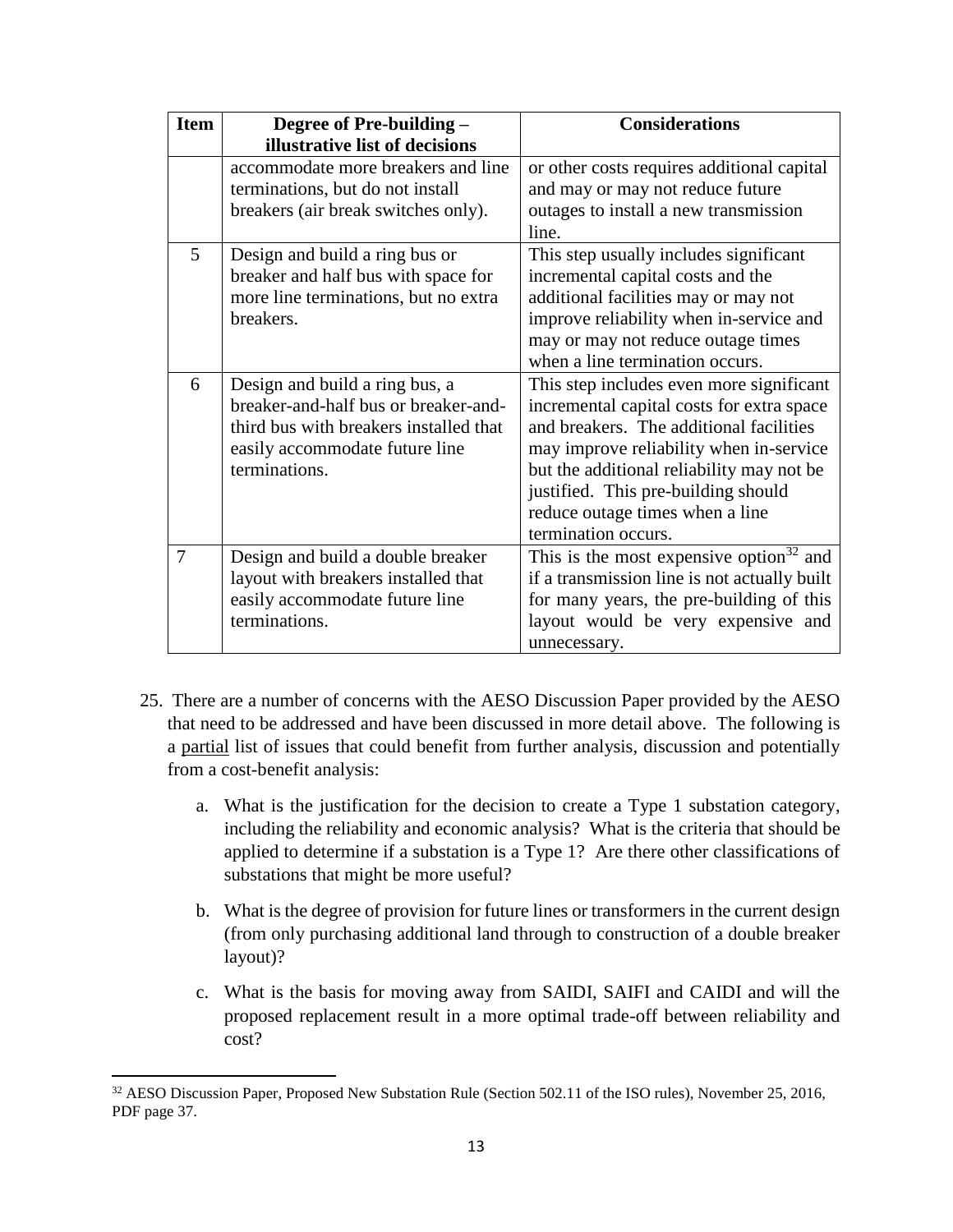- d. What should be the basis for substation replacement or refurbishment to be undertaken?
- e. What service conditions, informed by temperature and other studies, need to be addressed in substation design?
- f. What are the requirements to safely and cost-effectively salvage substations?
- g. How are telecommunications facilities integrated into substations?
- h. What considerations (if any) relative to environmental contamination need to be included in the Proposed rule?
- i. What role does equipment life and condition assessments play in equipment replacement, substation refurbishment and substation salvage/replacement?
- j. What consideration has been given to short-term equipment and overload capabilities in minimizing design costs?
- k. What is the basis for buswork spacing and spacing requirements for maintenance?
- l. What are the design practices and parameters for containment design (e.g. for transformers)?
- 26. As a general comment, the CCA would like the AESO to identify all material changes to prior substation designs, with the reasons for the change specified and a cost-benefit analysis undertaken to demonstrate the change is justified and is in the public interest. The extent of the cost-benefit analysis should be a function of the degree of impact of the design change or new standard on cost and reliability.

# **Recommendations:**

 $\overline{a}$ 

- 27. The AESO has a public interest mandate that means it needs meaningful involvement from all stakeholders, not just TFOs and DFOs. While the AESO works with TFOs and DFOs on a daily basis, TFOs and DFOs are typically for-profit or government-owned entities who carry shareholder interests. The entire transmission system has one ultimate purpose, to serve the needs of customers. Therefore, the ratepayer perspective is vital to any new rules or rule change that could have a material impact on cost or reliability. Put another way, ratepayer representatives, whether they are the UCA, CCA, AFREA, IPCAA, ADC. IPPSA or others are important stakeholders.
- 28. The ISO rules consultation process supports this perspective when it states:

In the ISO rules consultation process, the interests of individuals must be considered in the context of the reliable operation of the AIES and in the public interest as a whole.<sup>33</sup> [emphasis added]

<sup>&</sup>lt;sup>33</sup> AESO Discussion Paper, Proposed New Substation Rule (Section 502.11 of the ISO rules), November 25, 2016, PDF page 31, Appendix A, item 3.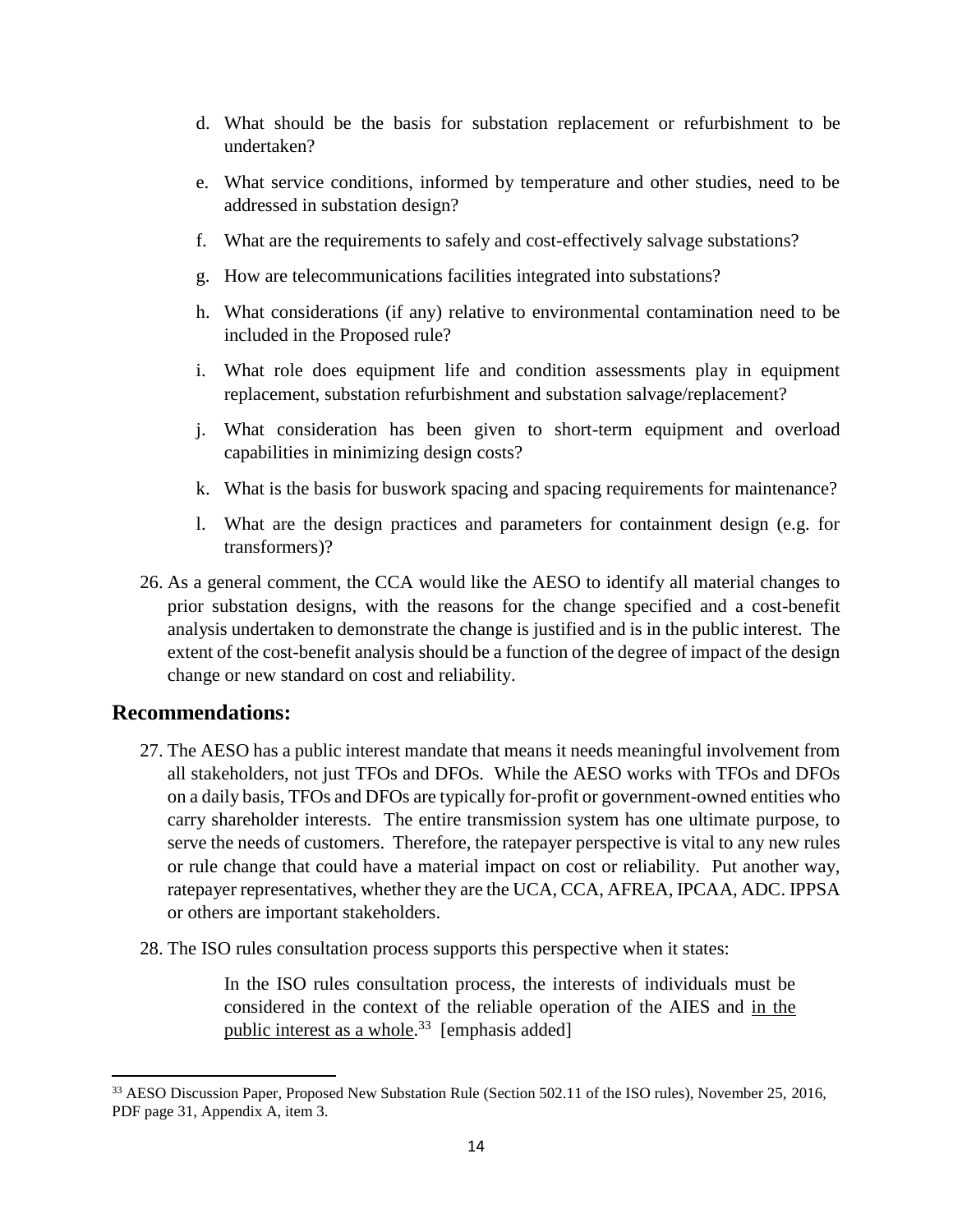The ISO rules consultation process will involve a full discussion of the views of the stakeholders in order to enable the AESO to make the best decision possible in the context of the AESO statutory mandate.<sup>34</sup> [emphasis added]

- 29. Recently, the Alberta Utilities Commission (AUC or Commission) was in the early stages of reviewing Proceeding ID 23757. The AUC, who also has a public interest mandate, acknowledged the importance of obtaining input from all stakeholders in the major change in market structure that is introducing a capacity market to Alberta. The Commission expanded its historical limitations on cost recovery to include a number of other interveners who typically are not permitted to obtain cost recovery. The main point being raised here is that the Commission acknowledged the importance of input from all stakeholders, not just those with deeper pockets and resources who can readily participate in the new ISO rules for the capacity market.
- 30. The CCA urges the AESO to consider the need to obtain fulsome input from all stakeholders affected by changes to ISO rules that could materially impact reliability and cost. For this reason and others discussed earlier, the CCA has developed three Recommendations for the AESO's consideration.

#### **Recommendation 1: Independent Third-Party Review**

- 31. In the scope for the Workgroup, there is a provision to address the CCA's concerns: "The AESO, in consultation with the WG, will determine if an independent or third party assessment of the entirety or a portion of the draft rule will be needed."<sup>35</sup>
- 32. The CCA urges the AESO to obtain an independent third-party review of the proposed section 502.11 rule. An entity undertaking this review should not only have technical expertise, but should be able to undertake, or thoroughly review, any cost-benefit analysis supporting rules to ensure there is a reasonable trade-off between reliability and cost. The individual would preferably have extensive experience in substation design in other jurisdictions, including jurisdictions with similar transmission system characteristics<sup>36</sup> to Alberta, such as the US Midwest and western Canada.
- 33. This review needs to include the context of Alberta already having a very high cost transmission system, with significant surplus capacity in many areas of the transmission system and a reliability level, measured by SAIDI and SAIFI that appears to be equal or better than other Canadian jurisdictions.
- 34. Selection of an independent third-party should not be based on qualifications alone. The entity or individual should not be influenced by fear of offending TFOs due to the potential loss of future work. There is a small community of substation design experts and an

<sup>34</sup> AESO Discussion Paper, Proposed New Substation Rule (Section 502.11 of the ISO rules), November 25, 2016, PDF page 31, Appendix A, item 6.

<sup>&</sup>lt;sup>35</sup> AESO Discussion Paper, Proposed New Substation Rule (Section 502.11 of the ISO rules), November 25, 2016, PDF page 29, Scope.

<sup>&</sup>lt;sup>36</sup> For example, not an area that is dominated by dense urban load such as California or some of the US east coast utilities.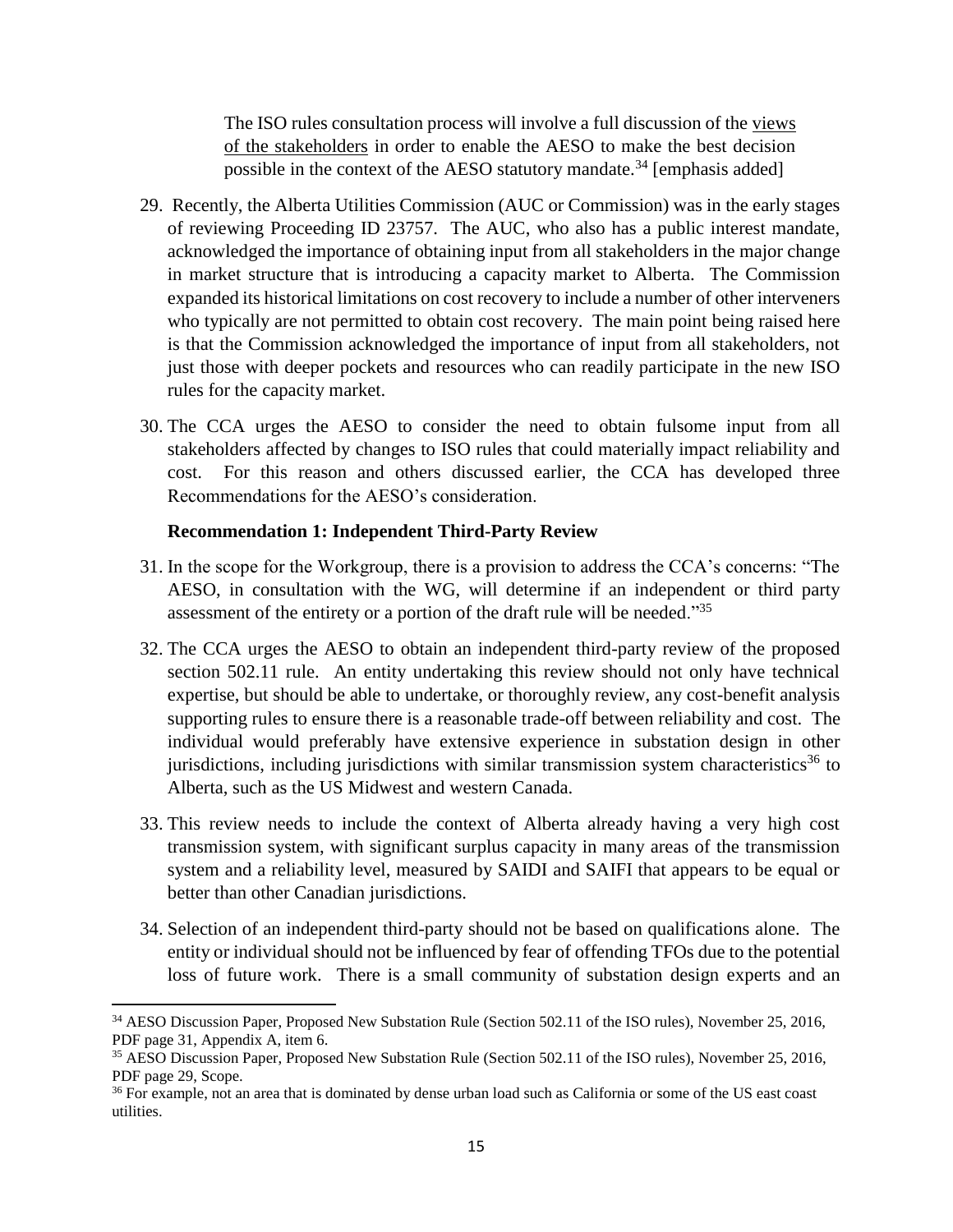assignment to conduct a third-party review cannot be accomplished effectively if the entity or individual fears the loss of work from TFOs or other utilities elsewhere by challenging TFO positions on engineering design issues.

#### **Recommendation 2: Conduct Public Technical Session**

- 35. Since the Workgroup only included TFO and DFO representatives, one way to obtain input from other stakeholders would be conduct a Technical Session on the proposed rule. That Technical Session would allow all stakeholders to better understand the rule change and to ask questions on all matters, including the reliability cost trade-off and any cost-benefit analysis undertaken.
- 36. The CCA would be willing to send a representative to that meeting if given sufficient notice. It would also be helpful to all stakeholders if participants could join by phone.

#### **Recommendation 3: Full Disclosure of Analysis**

37. Some or all of the concerns raised by the CCA in this stakeholder input may have already been addressed in a cost-benefit analysis or by other means. The concern is that the CCA has not seen the work undertaken by the Workgroup and is therefore at a major disadvantage. To help remedy this, the CCA recommends that all working papers, costbenefit analysis and meeting minutes be posted to the AESO website.

#### **Conclusion**

38. Substations are a large cost component of the transmission system and more substations will continue to be added and refurbished in the future. The CCA notes both the functions of the TFO's and DFO's in Alberta are regulated monopoly providers of electricity transmission and distribution service. The concept behind regulation of monopolies is to use regulation as a proxy for competition. The CCA submit the rules should work in accordance with how a truly competitive market would either allow or not allow the building of a major capital asset such as a substation.